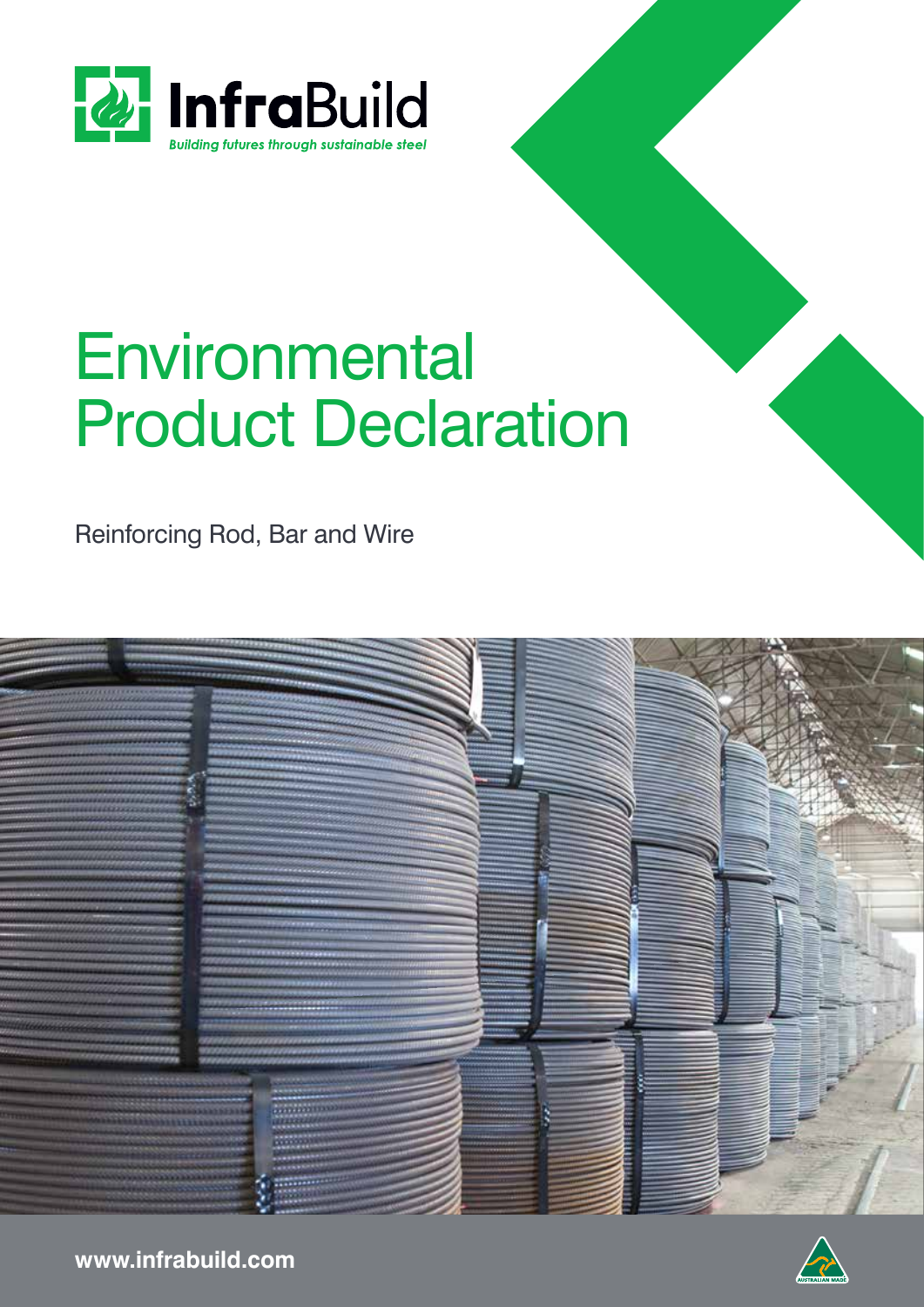Publication date 2016-11-08<br>Version date 2022-05-20 Version date<br>Valid until Geographical scope

EPD registration number S-P-00855 Version 1.2 2025-09-21<br>Australia

# General information

An Environmental Product Declaration, or EPD, is a standardised and verified way of quantifying the environmental impacts of a product based on a consistent set of rules known as PCR (Product Category Rules).

| <b>Declaration</b>                     |                                                                    | <b>InfraBuild Australia Pty Ltd</b>                                                      |  |  |  |  |
|----------------------------------------|--------------------------------------------------------------------|------------------------------------------------------------------------------------------|--|--|--|--|
| owner:                                 | <b>ıfra</b> Build                                                  | www.infrabuild.com<br>Web:                                                               |  |  |  |  |
|                                        |                                                                    | sustainablesteel@infrabuild.com<br>Email                                                 |  |  |  |  |
| <b>EPD</b>                             |                                                                    | thinkstep Pty Ltd                                                                        |  |  |  |  |
| produced<br>by:                        | thinkstep                                                          | Web:<br>www.thinkstep-anz.com                                                            |  |  |  |  |
|                                        | anz                                                                | Email:<br>info@thinkstep-anz.com                                                         |  |  |  |  |
|                                        |                                                                    | 616 Harris Street, Ultimo, New South Wales 2007, Australia<br>Post:                      |  |  |  |  |
| <b>EPD</b>                             |                                                                    | <b>EPD Australasia Ltd</b>                                                               |  |  |  |  |
| Programme                              |                                                                    | www.epd-australasia.com<br>Web:                                                          |  |  |  |  |
| Operator:                              | ENVIRONMENTAL PRODUCT DECLARATION                                  | info@epd-australasia.com<br>Email:                                                       |  |  |  |  |
|                                        |                                                                    | 315a Hardy Street, Nelson 7010, New Zealand<br>Post:                                     |  |  |  |  |
|                                        |                                                                    |                                                                                          |  |  |  |  |
|                                        | CEN standard EN 15804 served as the core PCR:                      |                                                                                          |  |  |  |  |
| PCR:                                   |                                                                    | PCR 2012:01 Construction products and Construction services,<br>Version 2.31, 2019-12-20 |  |  |  |  |
|                                        | PCR review was conducted by:                                       | The Technical Committee of the International EPD® System                                 |  |  |  |  |
| Chair:                                 |                                                                    | Massimo Marino. Contact via info@environdec.com                                          |  |  |  |  |
| to ISO 14025:                          | Independent verification of the<br>declaration and data, according | EPD process certification (Internal)<br>EPD verification (External)<br>⊽                 |  |  |  |  |
| <b>Third</b><br>party<br>verifier:     |                                                                    | Rob Rouwette (start2see Pty Ltd)<br>Rob.Rouwette@start2see.com.au<br>Email:              |  |  |  |  |
| Verifier accredited<br>or approved by: | ENVIRONMENTAL PRODUCT DECLARATION                                  | <b>EPD Australasia Ltd</b>                                                               |  |  |  |  |

| <b>Version</b> | <b>Date and Description</b>                                                                                                                                                                                            |
|----------------|------------------------------------------------------------------------------------------------------------------------------------------------------------------------------------------------------------------------|
|                | November 2016 – Original EPD released under OneSteel brand.                                                                                                                                                            |
| 1.1            | September 2020 – Updated in line with 5-year validity, including updated hotspot data covering over 95% of all<br>impacts. Low Relaxation Strand and Low Relaxation Wire is no longer reported in this InfraBuild EPD. |
| 1.2            | May 2022 – Updated with new InfraBuild branding and logo. No change in any reported numbers or metrics.                                                                                                                |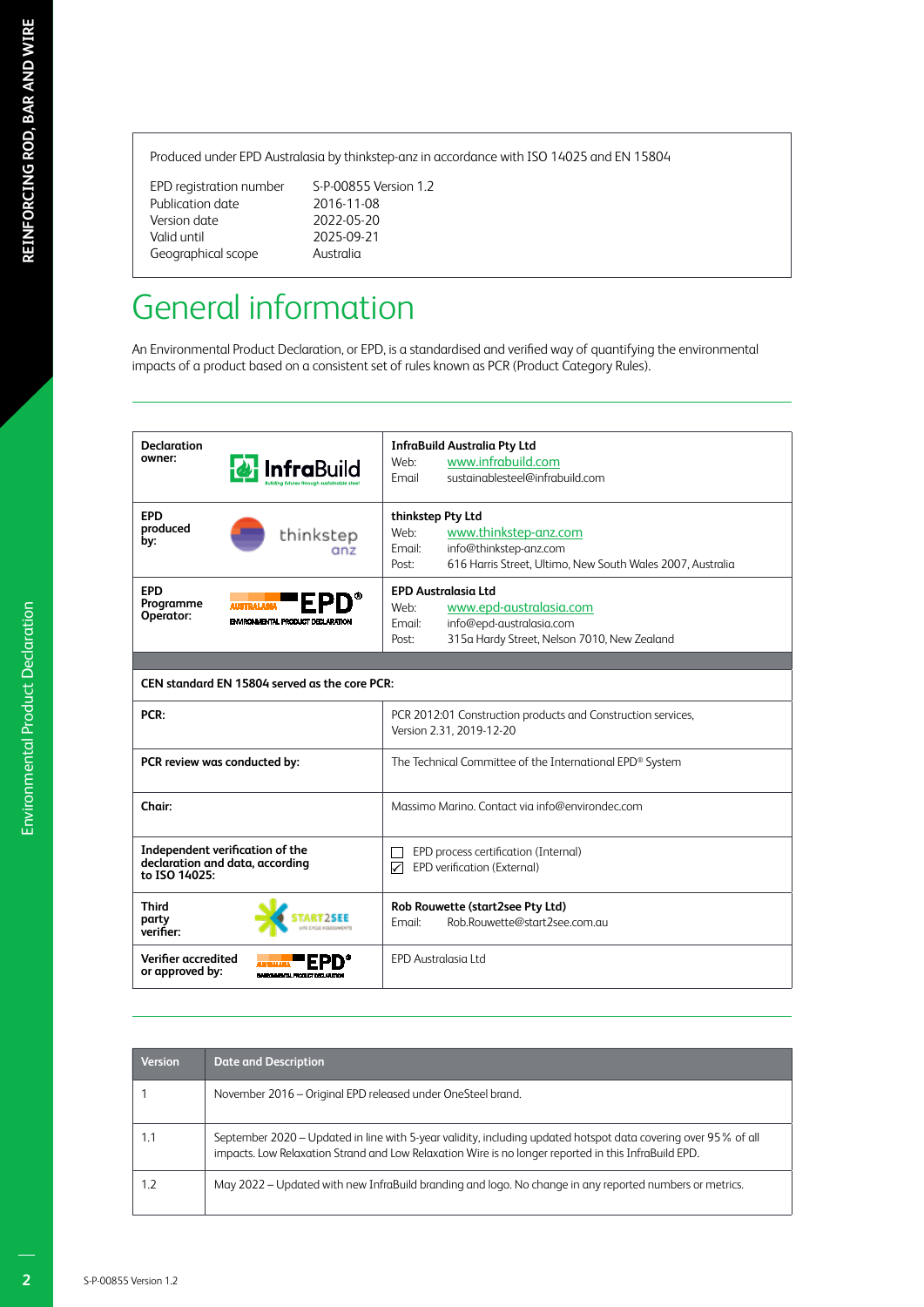# Environmental Product Declaration

# **Contents**

| <b>General information</b>                     | 2  |
|------------------------------------------------|----|
| Table of contents                              | 3  |
| Welcome                                        | 4  |
| How to use this EPD                            | 5  |
| Benefits of using this EPD                     | 6  |
| Benefits of using InfraBuild products          | 7  |
| Reinforcing Rod, Bar and Wire products         | 8  |
| <b>Steelmaking processes</b>                   | 9  |
| The Material Circularity Indicator / ISO 14001 | 11 |
| <b>Technical information</b>                   | 13 |
| <b>Reinforcing Bar</b>                         | 16 |
| Reinforcing Rod and Wire                       | 19 |
| Acronyms                                       | 22 |
| <b>References</b>                              | 23 |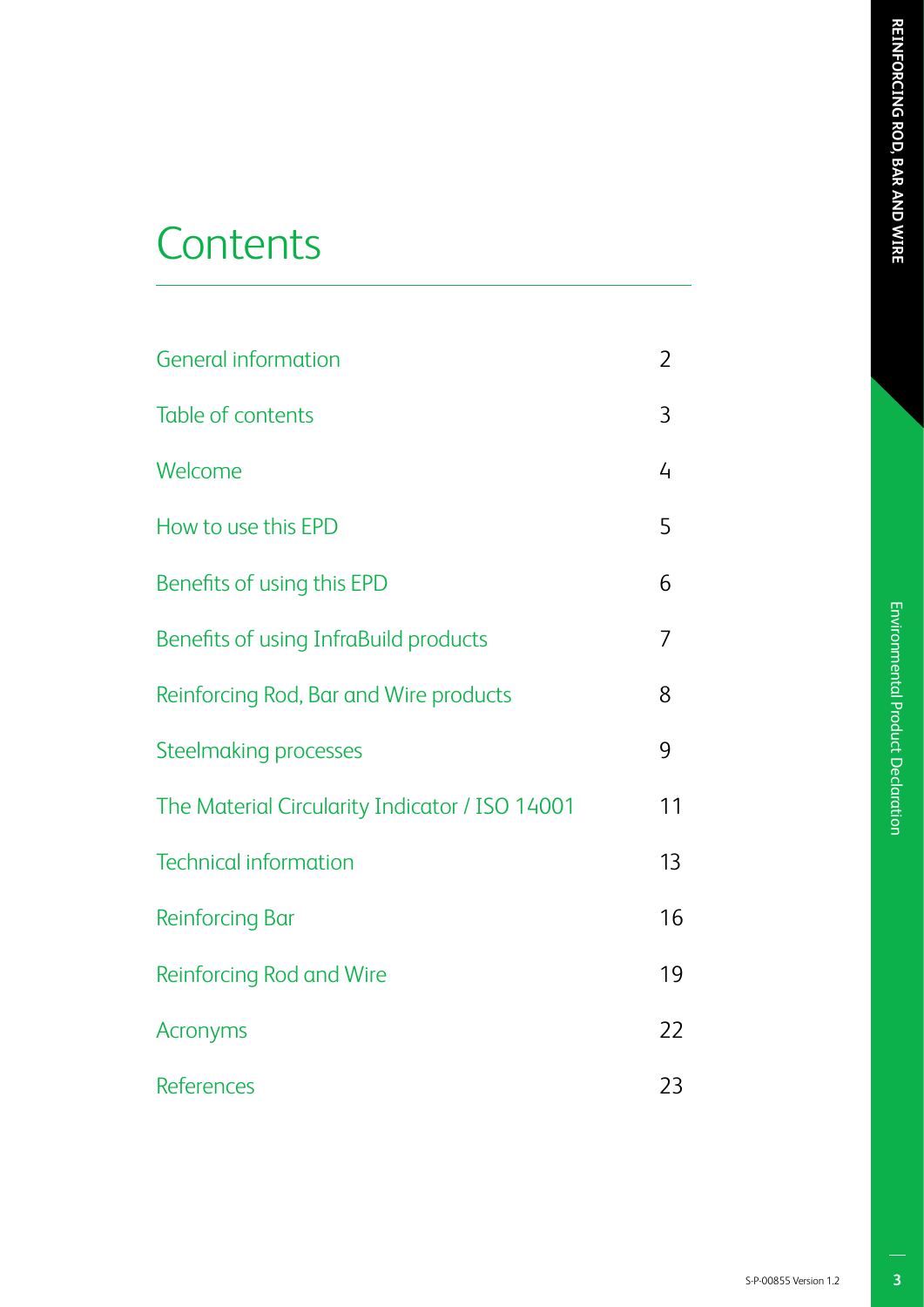

# Welcome

At InfraBuild, we are on a mission to inspire and drive nation-building infrastructure and the construction of Australia's tomorrow using local resources, sustainable solutions, new technology and big thinking.

InfraBuild is dedicated to conducting our business to global environmental, social and commercial standards and has stated its ambition to become carbon neutral by 2030. Our commitment to the environment includes optimising the eco-efficiency of our products through the product life cycle. This means improving resource and energy efficiencies in the production and distribution of our products, and during the use of steel products. We are committed to the promotion of the recovery, reuse and recycling of steel and other products.

InfraBuild's Environmental Product Declarations (EPDs) are independently verified and are premier contributors to our holistic commitment to the environmentally sustainable manufacture and application of our products. Alongside our sustainable manufacturing practices, as well as our expertise in technical product applications and customisation, EPDs are another way we are here to deliver value to our customers and the construction industry.

Recognising our customers' need and the increasing demand for standardisation and greater transparency around environmental performance, InfraBuild is proud to publish the sustainability credentials of our supply chain and products.

### The major changes in this EPD include:

• InfraBuild brand refresh.

### www.infrabuild.com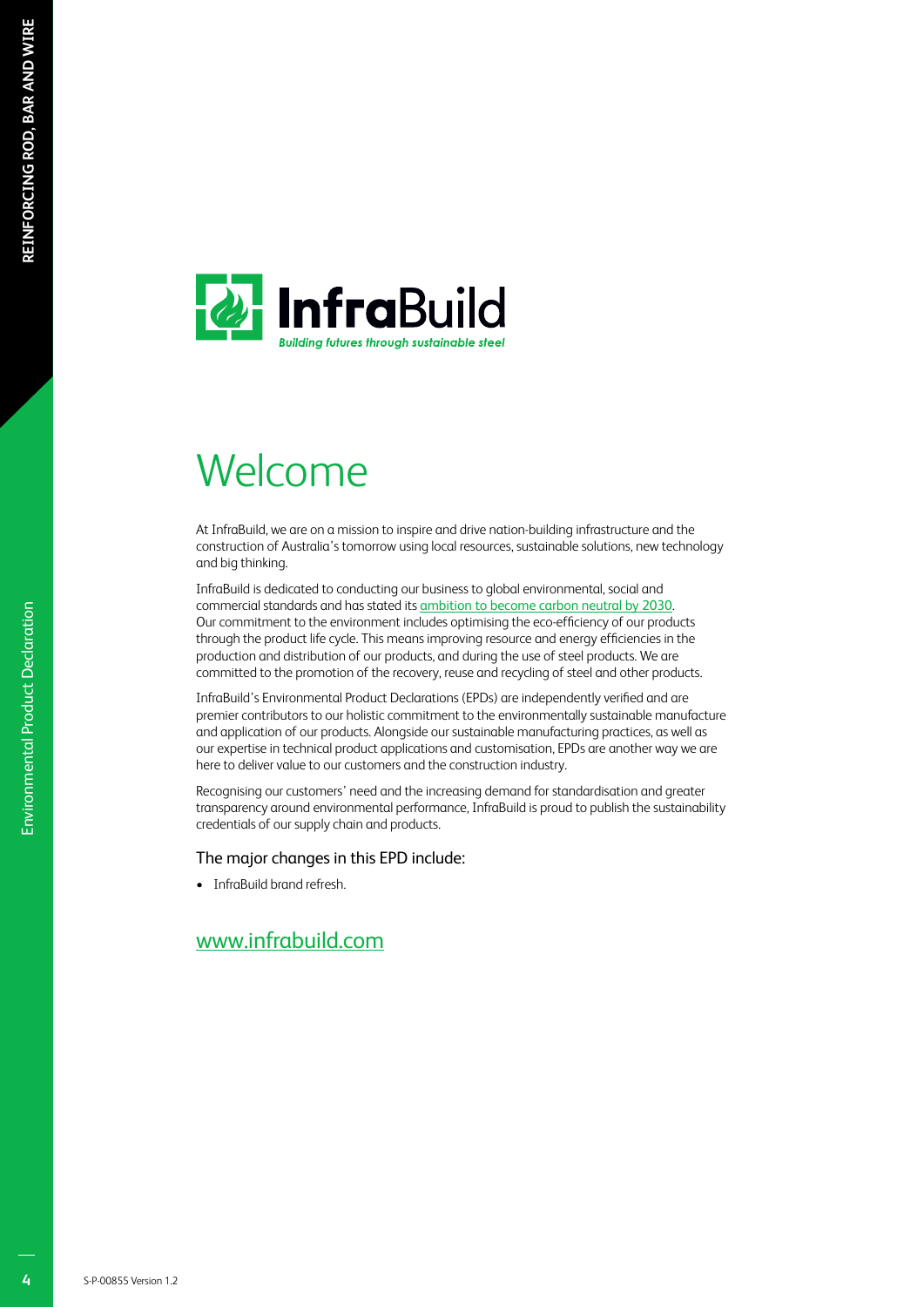

# How to use this EPD

InfraBuild recognises the importance of the transparency and independent verification of our products' credentials. This Environmental Product Declaration (EPD) covers the environmental impacts of reinforcing rod, bar and wire products.

Reinforcing rod is manufactured to meet the chemical requirements of AS 1442 *Carbon steels and carbon-manganese steels — Hot rolled bars and semi-finished products*.

Reinforcing bar and wire is manufactured to the following Australian and New Zealand Standard:

1. AS/NZS 4671 *Steel reinforcing materials*

Our products manufactured to AS/NZS 4671 are third-party certified by the Australasian Certification Authority for Reinforcing and Structural Steels (ACRS) to independently confirm they consistently meet the requirements of the Standard.

These products are typically used in the construction industry.

# General guidance

EPDs are independently verified documents that include information about the environmental impact of products throughout their life cycle.

EPDs require the completion of Life Cycle Inventory (LCI), a Life Cycle Assessment (LCA) and verification to best practice international and Australian Standards.

- Life Cycle Inventory (LCI) is the collection of data on the inputs, processes and outputs within a defined system boundary
- Life Cycle Assessment (LCA) is the modelling of LCI in accordance with ISO 14040 and ISO 14044 standards
- Third party verification of the output of the LCA in the format of an EPD.

The EPD owner has the sole ownership, liability and responsibility for the EPD.

# EPDs are not always comparable

When comparing EPDs it is important to recognise:

- EPDs within the same product category from different programmes may not be comparable
- EPDs of construction products may not be comparable if they do not comply with EN 15804 or if they are produced using different Product Category Rules
- EPDs of construction products from a group of manufacturers may not be comparable to an EPD of a similar construction product that has been generated by a single manufacturer.

Understanding the detail is important in comparisons. Expert analysis is required to ensure data is truly comparable to avoid unintended distortions.

 $\overline{5}$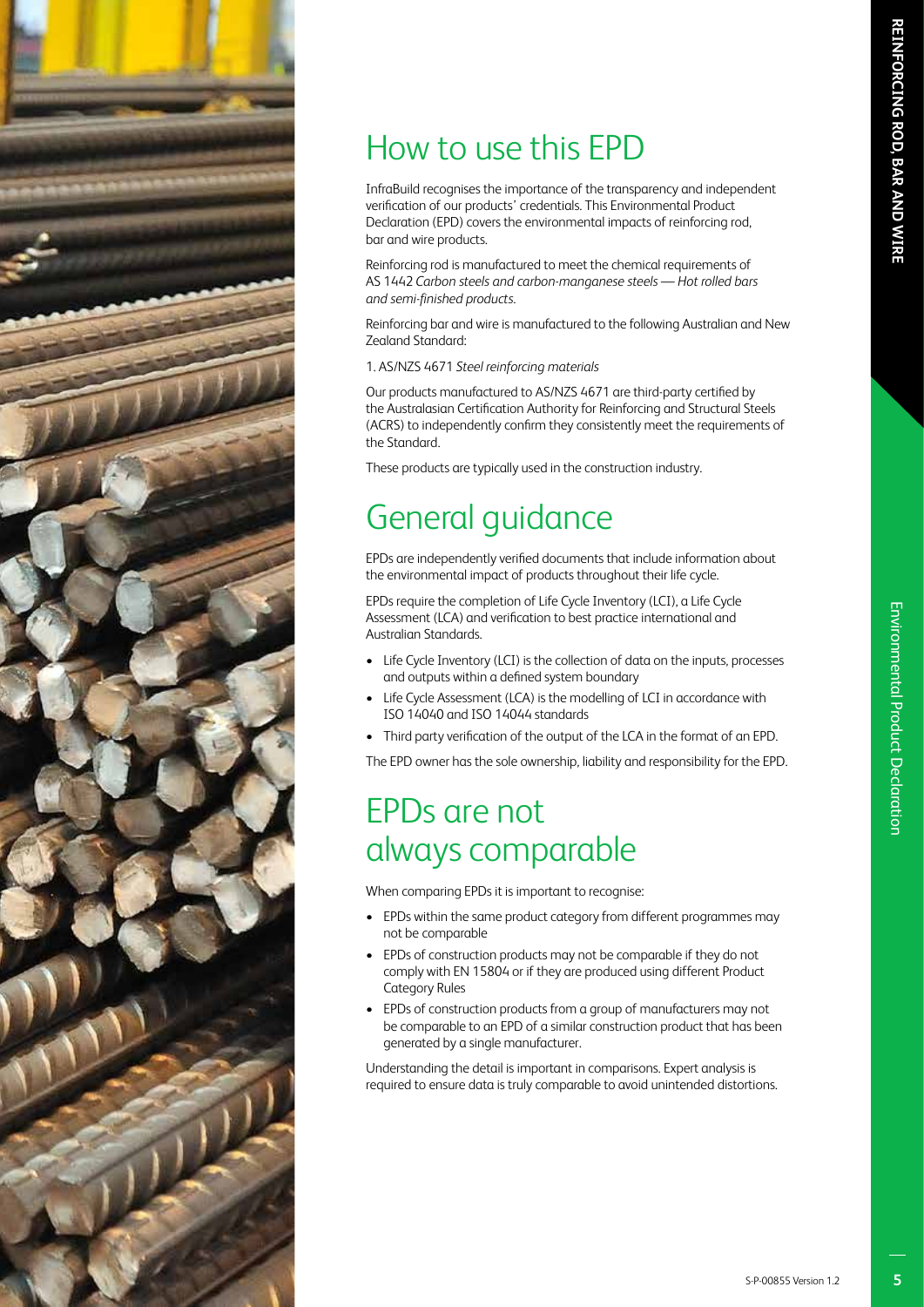# Benefits of using this EPD

- Provides an independently verified representation of the environmental impact of the InfraBuild product going into your project.
- Complies with the requirements of a valid EPD that is recognised in the Green Star Design & As Built v1.3 and Innovation Challenge of Green Star legacy tools by the Green Building Council of Australia (GBCA).
- Complies with the requirements of IS® rating tool by the Infrastructure Sustainability Council (ISC).



### Green Star® Points

This EPD complies with requirements under the Green Building Council of Australia's rating tool, Green Star – Design & As Built v1.3.

Green Star points for EPDs can be claimed under the Sustainable Products credit when the following criteria are met:

- $\checkmark$  EN 15804 and ISO 14025 compliant
- $\checkmark$  Verified by an independent third party
- $\checkmark$  Cradle-to-gate scope.

This EPD meets these requirements.



### IS Tool®

This EPD complies with requirements under the Infrastructure Sustainability Council's IS® rating scheme:

- $\checkmark$  Compliant with ISO 14025
- $\checkmark$  Compliant with EN15804
- $\checkmark$  Verified by a third party.

This EPD may help your project achieve ISv2.0 Rso-7 or ISv1.2 Mat-2 credits under the IS® rating scheme.

### ISC ISupply

ISC's ISupply Directory connects sustainable products and services with projects and assets undertaking an IS rating.

InfraBuild has been part of the ISupply Directory since its inception. Our listing within the ISupply directory can help your project or asset achieve sustainability outcomes rewarded under the IS rating scheme.

www.isupply.org.au/listing/structural-steel-reinforcing-bar-and-mesh-pre-stressing-strandand-rail-products/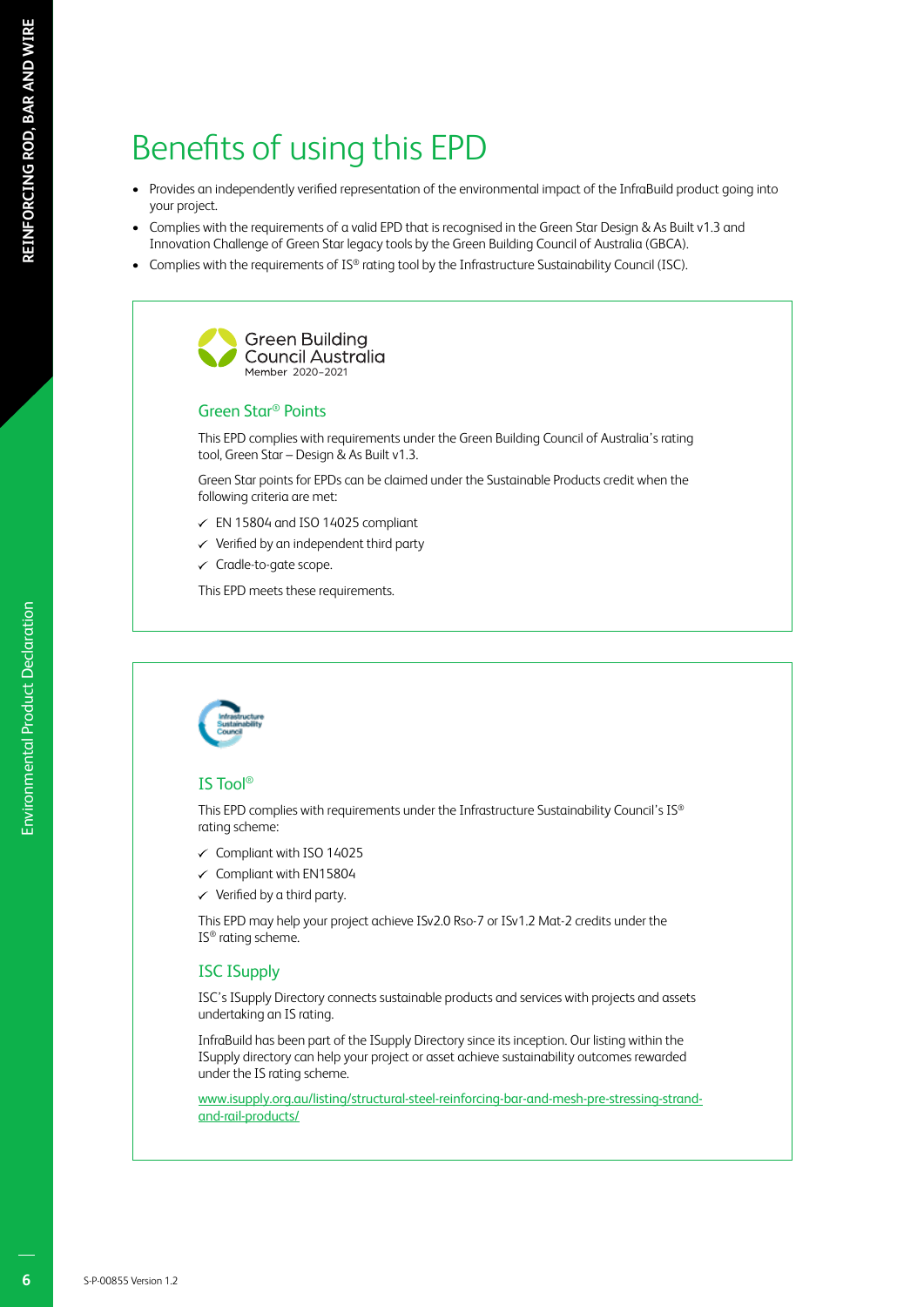# Benefits of using InfraBuild products

### Why steel?

### **Steel is fundamental to the way we live, work and play.**

As one of the most utilised materials in the world, steel supports the buildings we use, strengthens the roads and bridges that connect us and contributes to a more sustainable built environment.

From design and construction, through to building and infrastructure use, and then at the end of the asset lifespan, steel offers construction proponents unique sustainability benefits.

Steel can be readily adapted for various uses. It allows asset owners to modify existing structures to cater for future uses and tenants, as well as extending the structure's lifespan beyond its initial intent.

Steel is a 100% recyclable material, with no loss in material strength or quality.

Modern design techniques and the use of higher strength grades can also reduce the mass of steel used in structures.

To understand the environmental performance of steel, the full life cycle of steel must be taken into consideration. The key steps in the life cycle of steel are shown in Figure 1 (page 8).

### Why InfraBuild?

### **At InfraBuild, we understand that sustainability is not just about environmental impact.**

We strive to improve our social licence to operate across social, economic and environmental arenas while upholding our core values of Family, Change and Sustainability.

For more information refer to www.infrabuild.com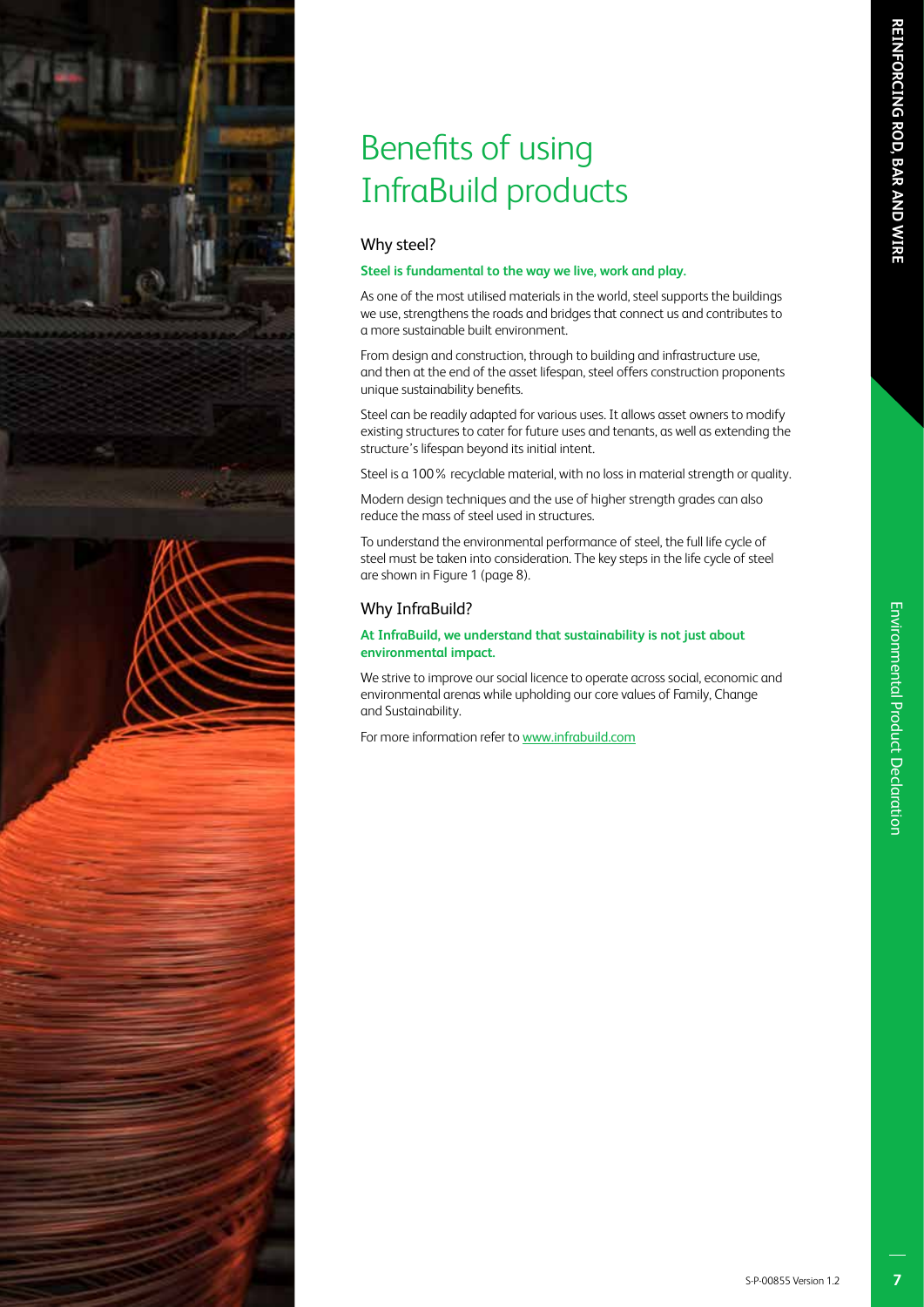

# Reinforcing Rod, Bar and Wire products

This EPD includes data on two products within the reinforcing rod, bar and wire product category. These are:

### 1. Reinforcing bar

2. Reinforcing rod and wire.

Each of the products included in this EPD are available in a wide range of sizes.

Under the United Nations Central Product Classification (UN CPC) system of classification InfraBuild reinforcing products fall into three categories:

- 41241: Bars and rods, hot rolled, in irregularly wound coils, of iron and non-alloy steel
- 41242: Other bars and rods of iron or non-alloy steel, not further worked than forged, hot rolled, hot drawn or extruded, but including those twisted after rolling
- 41264: Bars and rods, cold formed or cold finished, of alloy steel.

Under the Australian and New Zealand Standard Industrial Classification (ANZSIC), the products within this EPD are described by the following Class Code and Title;

• 2221 Structural Steel Fabrication

The products are manufactured by InfraBuild at its major steelmaking and processing sites in Laverton, Vic and Rooty Hill, NSW and by Liberty Primary Steel at its integrated steelworks in Whyalla SA. A detailed description of the products can be found on pages 16, 19 and 22.

This EPD relates to products manufactured by InfraBuild and Liberty Primary Steel and therefore does not include imported products or components. The production process is described conceptually hereafter in Figure 3 (page 10).

Environmental Product Declaration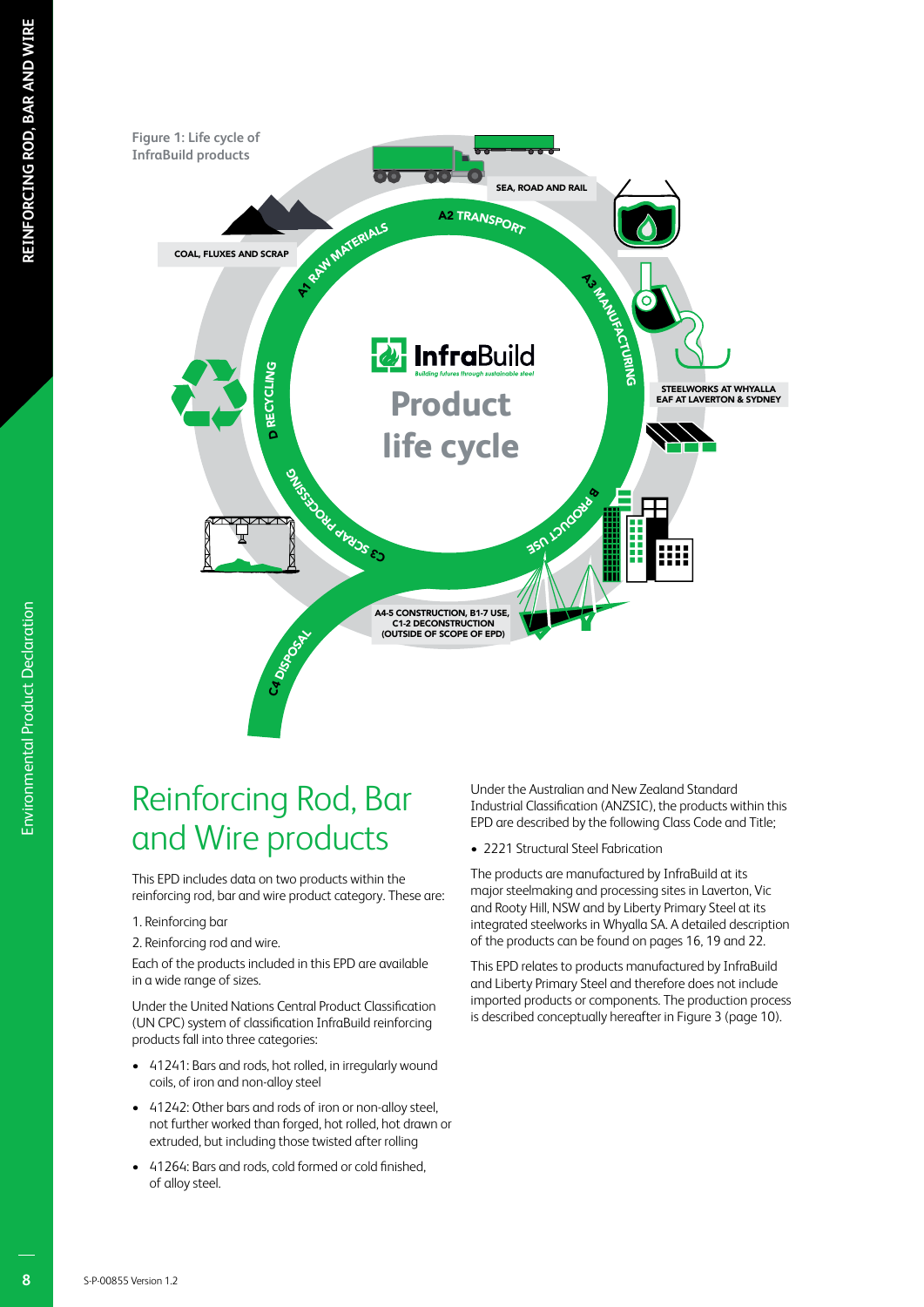# **Steelmaking** processes

InfraBuild uses steel produced using two different, but complementary, manufacturing processes.

The first involves InfraBuild's Electric Arc Furnaces (EAF), which primarily use scrap steel and electricity.

The second uses Liberty Primary Steel's integrated steel mill at Whyalla, SA, which incorporates key unit processes such as coke manufacture, Blast Furnace (BF) and Basic Oxygen Steelmaking (BOS). This process primarily uses raw materials such as coal and iron ore.

These processes are complementary because EAF steelmaking cannot occur without scrap steel feed that has previously been created through the integrated steel manufacturing process.

The interdependency of the two processes is recognised by rating tools including Green Star® and IS® in that steel from both processes can contribute equally to obtaining credits under schemes.

Manufacturers and designers alike play a key role in improving the sustainability credentials of steel and steel structures.

Designers are encouraged to select the most suitable steel for an application to maximise the efficiency of the design and thus reduce the quantities consumed. As a manufacturer, InfraBuild works to provide products and services that are increasingly sustainable. These include our higher strength steel solutions that have the capacity to reduce the amount of steel consumed.



Environmental Product Declaration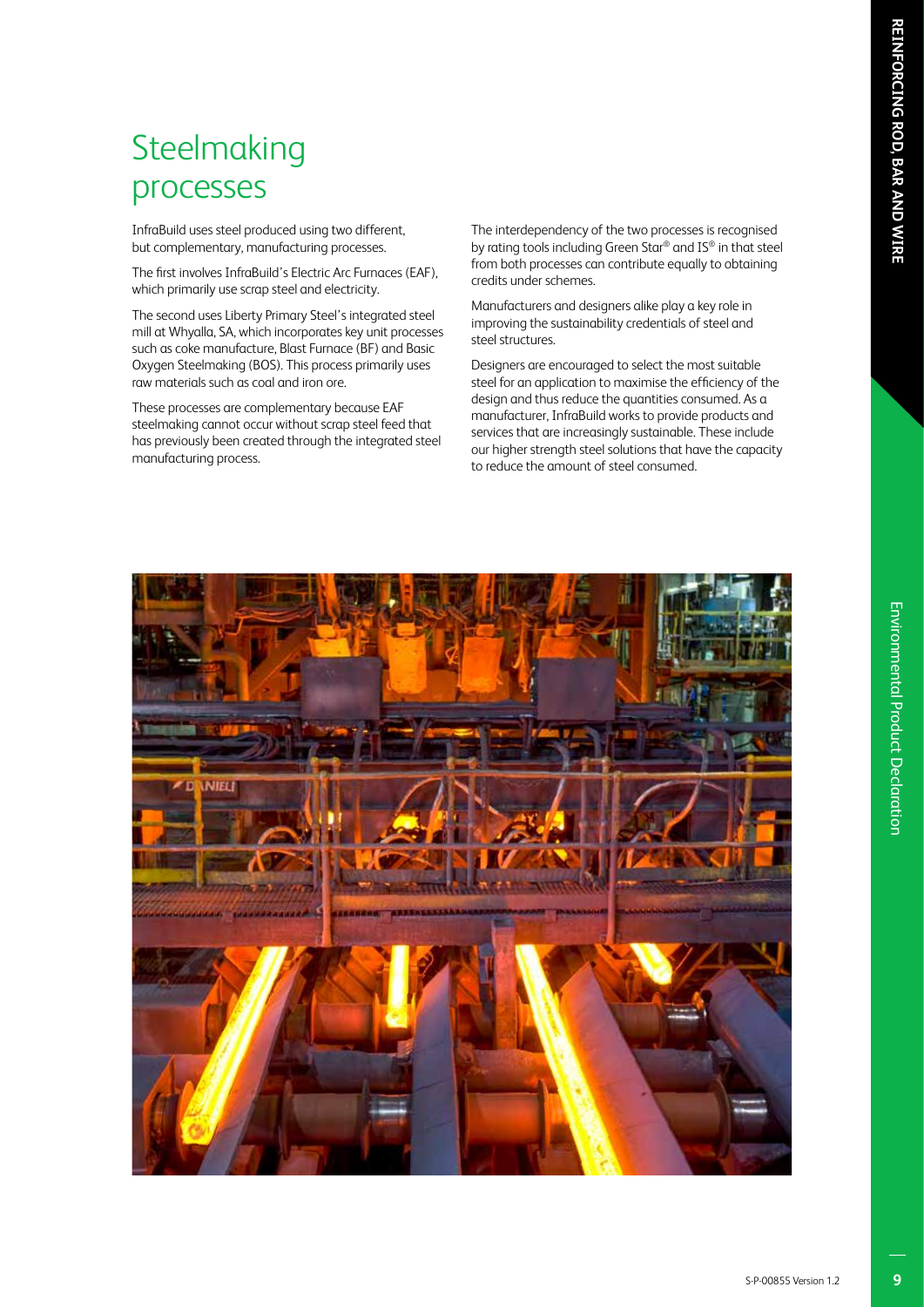### **Figure 2: The typical composition of InfraBuild's reinforcing rod, bar and wire products**



A range of alloys are used to manufacture the products and grades represented in this EPD. The use of alloys has been aggregated and averaged in this EPD. The impact of utilising alloys to produce different grades or products has no material impact on the outcome of this EPD.

Products have been grouped such that the variations between the EPD outcomes for individual sections within the same product grouping are deemed as not significant to the EPD result. The upstream manufacturing processes are common across the various products represented within a product group.

The products included in this EPD do not contain any substances of high concern as defined by European REACH regulation.

**Figure 3: Reinforcing rod, bar and wire products manufactured by InfraBuild**

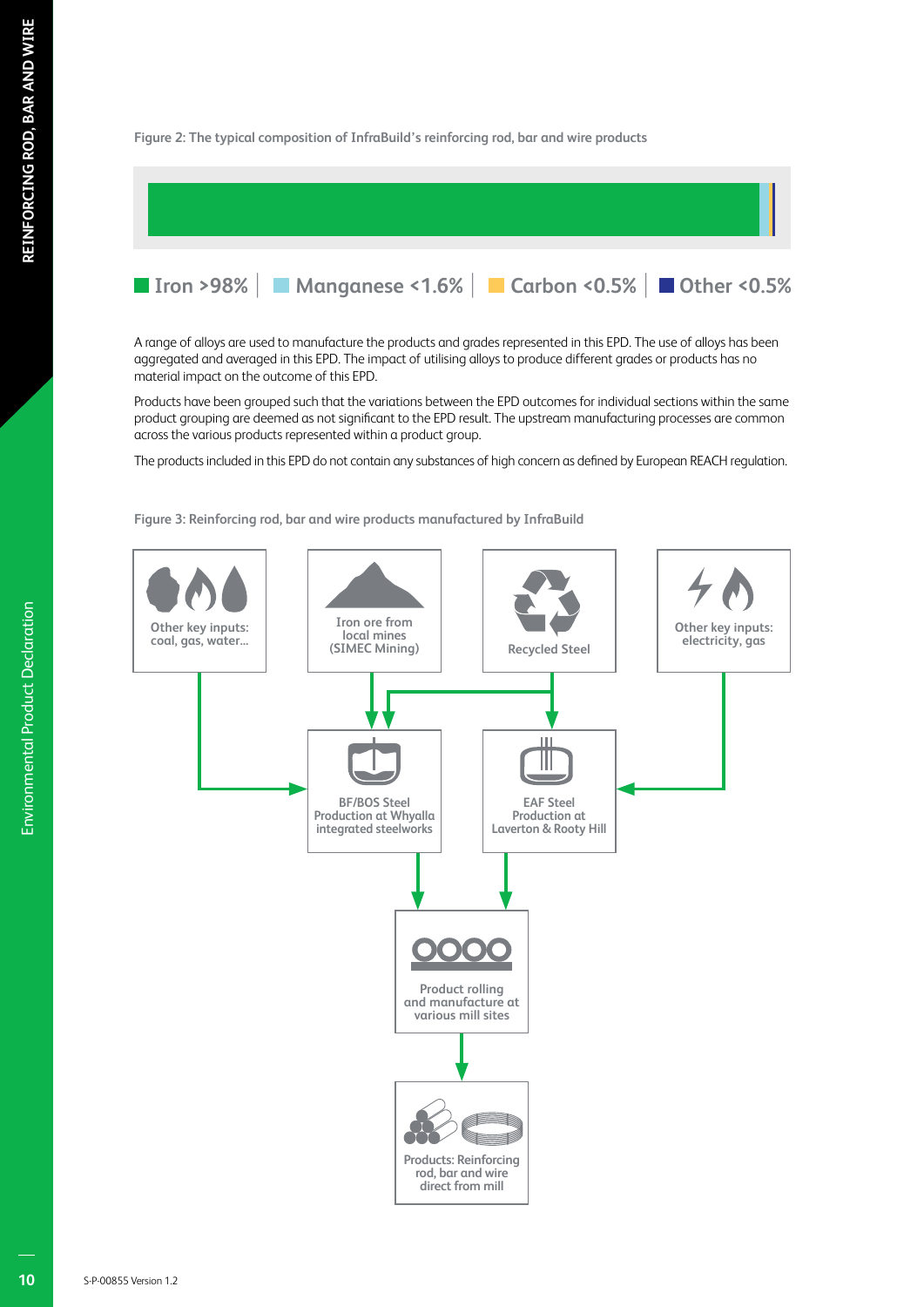Environmental Product Declaratior

# The Material Circularity Indicator

The Circular Economy is a system that requires us to reconsider the entire lifecycle of our products and resources by designing out waste. That means making use of materials and technologies that extend the lifespan and potential reuse value of the things we produce, while minimising as far as possible unintended waste and pollutants.

With that, there remains a need to quantify this process so producers can know just how circular their products are. The Material Circularity Indicator (MCI) not only provides a benchmark for improving a product but can add extra value to an EPD, providing a more complete picture of the overall sustainability credentials of that product.

EPDs go a long way towards establishing a product's overall environmental impact by looking at the entire lifecycle of a product via an internationally standardised approach and independent verification. However on their own, EPDs stop short of quantifying a Circular Economy approach. This is where the MCI can help to offer a more complete picture and ensure that circular economy steps are well underway.

The Ellen McArthur Foundation, building on their strong work publicising the Circular Economy, developed the MCI to measure the circularity of products. The indicator's focus is on Technical Cycles, "in which products, components and materials are kept in the market at the highest possible quality and for as long as possible, through repair and maintenance, reuse, refurbishment, remanufacture, and ultimately recycling". (Ellen McArthur Foundation 2015)

With this, we can see that the MCI is particularly relevant to organisations working in building and infrastructure areas and encouraging more circular design principles from the extraction of raw resources, to the construction and eventual demolition stages.

This process is demonstrated in Figure 4 below, with the MCI tracking material flows from virgin stock, to use and eventual reuse. In short, its focus is entirely on the materials going in and the waste coming out along each step of a product's lifecycle. It also considers a product's utility when making the calculation, which includes the intensity of use and intended lifespan. Finally, the MCI has a simple scale of 0-1, with 0.1 indicating a linear process and 1 indicating a fully circular one. A result of less than 0.1 indicates a linear product with lower-than-average utility.



**Figure 4: Diagrammatic representation of Material Flows (Ellen McArthur Foundation 2015)**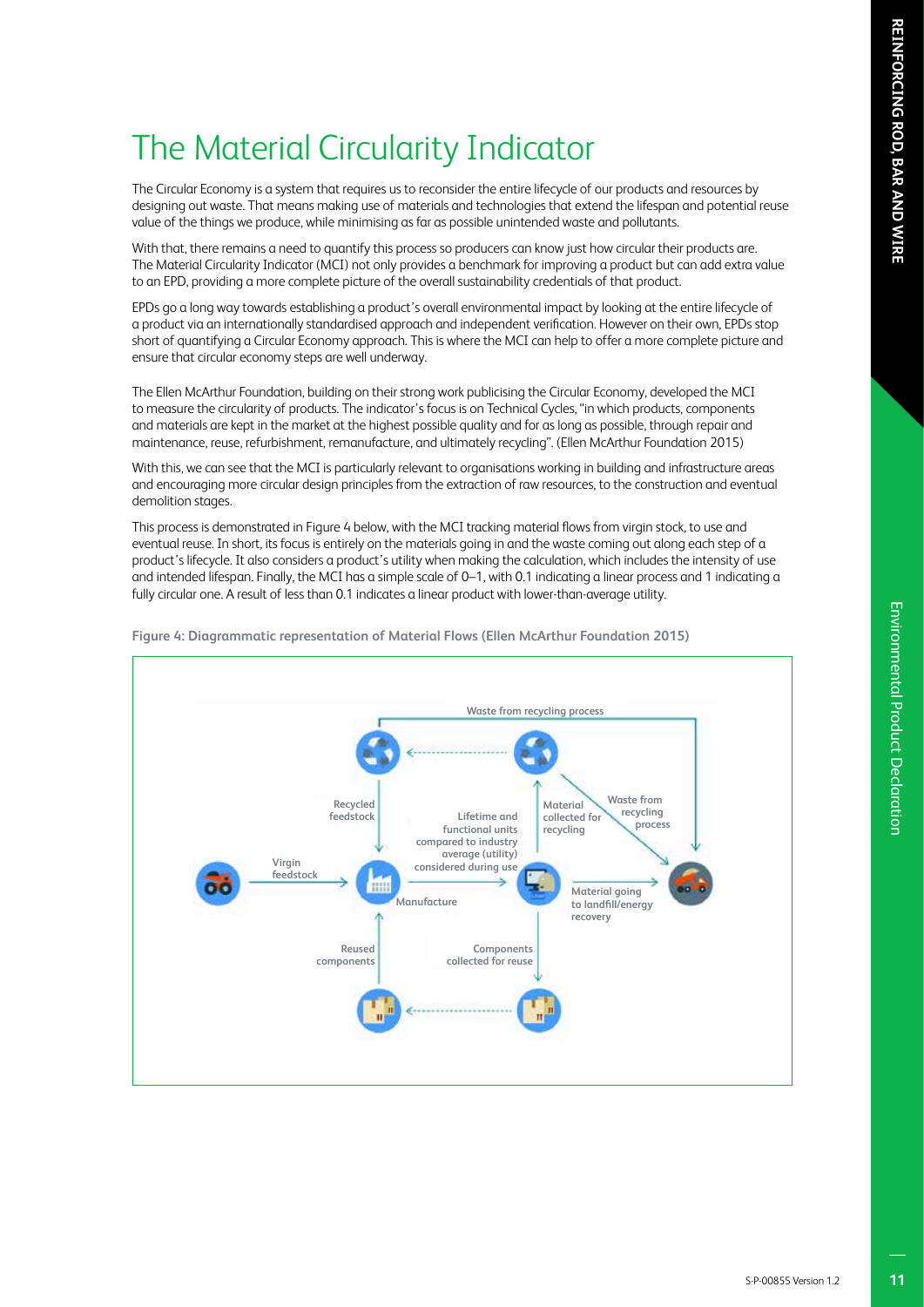### What this looks like in practice

As part of the development of this EPD, thinkstep-anz were commissioned to develop an MCI for the products in this EPD.

For the Reinforcing Bar products (page 16), their MCI score of 0.698 shows a good level of circularity, reflecting a high proportion of recycled steel input as well as their recyclability potential at end of life.

For the Reinforcing Rod and Wire products (page 19), their MCI score of 0.572 shows these products are moving towards greater circularity, reflecting their recycled steel content as well as their recyclability potential at end of life.

Increased use of the MCI as a metric for infrastructure projects will help the industry to improve resource efficiency across the whole life of a project. InfraBuild is playing its part by transparently providing MCI results in all EPDs.

In a broader sense, and in line with the objectives of the MCI according to the Ellen McArthur Foundation, this MCI provides InfraBuild with important information to add to its growing sustainability picture. Although this MCI only applies to one of many products, it is nonetheless vital information as production shifts from a linear model to a circular one.

# ISO 14001

ISO 14001 is the international standard that specifies requirements for an effective Environmental Management System (EMS) that help organisations administer and control a company's environmental impact and compliance with regulations.

Although it is a voluntary standard that organisations can certify to, the GBCA Green Star Design & As Built tool uses ISO 14001 as one criteria to define a 'Responsible Steel Maker'.

This requirement states: "The steel making facilities where the structural and/or reinforcing steel for the project is sourced have a currently valid and certified ISO 14001 Environmental Management System (EMS) in place. Valid ISO 14001 Environmental Management System (EMS) certificates must be provided from the steel making facilities where the structural and/or reinforcing steels in the project were produced."

InfraBuild has ISO 14001 EMS certification and the current certificate is available via the following link:

www.infrabuild.com/en-au/resource-centre/resources/iso14001-cem20182-environmental-management-system



**InfraBuild collects and processes scrap steel for use in the manufacture of new steel in its EAFs.**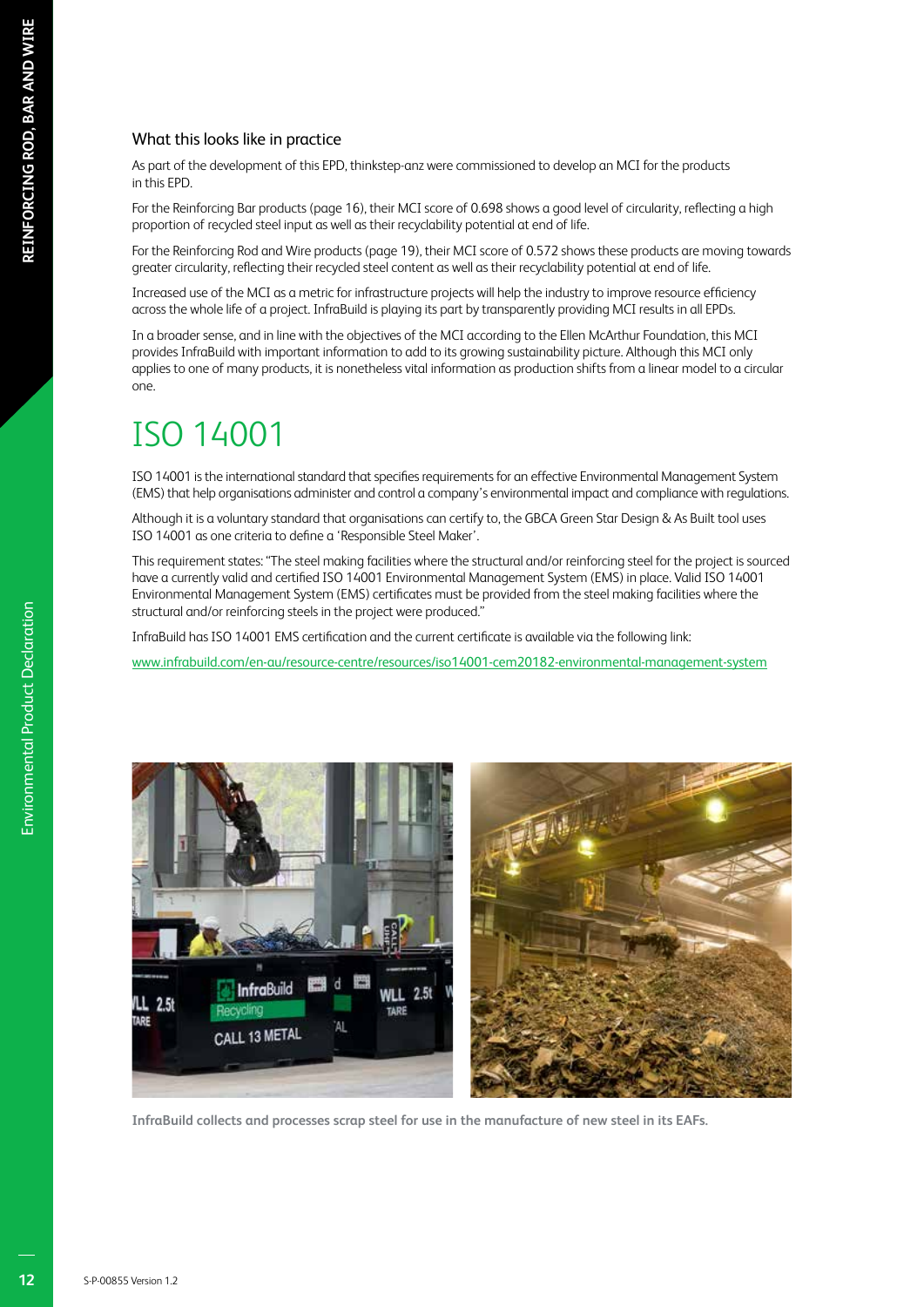# Technical information

### Declared Unit

This EPD is valid for a declared unit of one tonne (t) of product ready for dispatch to a customer.

### System boundaries

The system boundary of this EPD includes stages A1-A3, C3-C4 and D as shown in Table 1. This scope is referred to as 'cradle-to-gate with options'.

The production phase of this EPD includes mining of raw materials, transport to, between and within the different manufacturing sites, and manufacturing of semi-finished steel followed by rolling and forming into the final product at the exit gate.

When a structure reaches its end-of-life, the majority of the steel used in the structure is recovered and scrapped for recycling (C3). A recycling rate of 90% has been applied for this EPD (National Waste Report 2018). The remaining 10% is assumed to be landfilled (C4).

Module D considers the environmental impact and benefit of steel recycling in its second life cycle.

Information contained in this EPD excludes the use phase environmental impacts of the product, which are considered to be too variable to provide meaningful representation.

|                     | <b>Product stage</b>       |                |                                                                                                                               | Construction<br>process stage |            | Use stage   |                |             |               | End-of-life stage      |                       |                             | <b>Benefits and</b><br>loads beyond the<br>system boundary |                  |          |                                              |
|---------------------|----------------------------|----------------|-------------------------------------------------------------------------------------------------------------------------------|-------------------------------|------------|-------------|----------------|-------------|---------------|------------------------|-----------------------|-----------------------------|------------------------------------------------------------|------------------|----------|----------------------------------------------|
| Raw material supply | Transport of raw materials | Manufacturing  | Transport to customer                                                                                                         | Construction / Installation   | <b>Jse</b> | Maintenance | Repair         | Replacement | Refurbishment | Operational energy use | Operational water use | Deconstruction / demolition | Transport to waste processing                              | Waste processing | Disposal | Recyding-<br>potential<br>Recovery<br>Reuse- |
| A <sub>1</sub>      | A2                         | A <sub>3</sub> | A4                                                                                                                            | A <sub>5</sub>                | <b>B1</b>  | <b>B2</b>   | B <sub>3</sub> | <b>B4</b>   | <b>B5</b>     | <b>B6</b>              | <b>B7</b>             | C1                          | C <sub>2</sub>                                             | C <sub>3</sub>   | C4       | D                                            |
| X                   | X                          | $\mathsf{X}$   | <b>MND</b>                                                                                                                    | <b>MND</b>                    | <b>MND</b> | <b>MND</b>  | <b>MND</b>     | <b>MND</b>  | <b>MND</b>    | <b>MND</b>             | <b>MND</b>            | <b>MND</b>                  | <b>MND</b>                                                 | X                | X        | X                                            |
|                     |                            |                | X = included in the EPD; MND = module not declared (such a declaration shall not be regarded as an indicator result of zero). |                               |            |             |                |             |               |                        |                       |                             |                                                            |                  |          |                                              |

**Table 1: Modules included in the scope of the EPD**

### Life cycle inventory (LCI) data

The Life Cycle Inventory data used in this EPD has been collected and applied according to EN 15804:2012+A1:2013, ISO 14025 and PCR 2012:01 Construction Products and Construction Services v2.31 (2019-12-20) of the International EPD® System.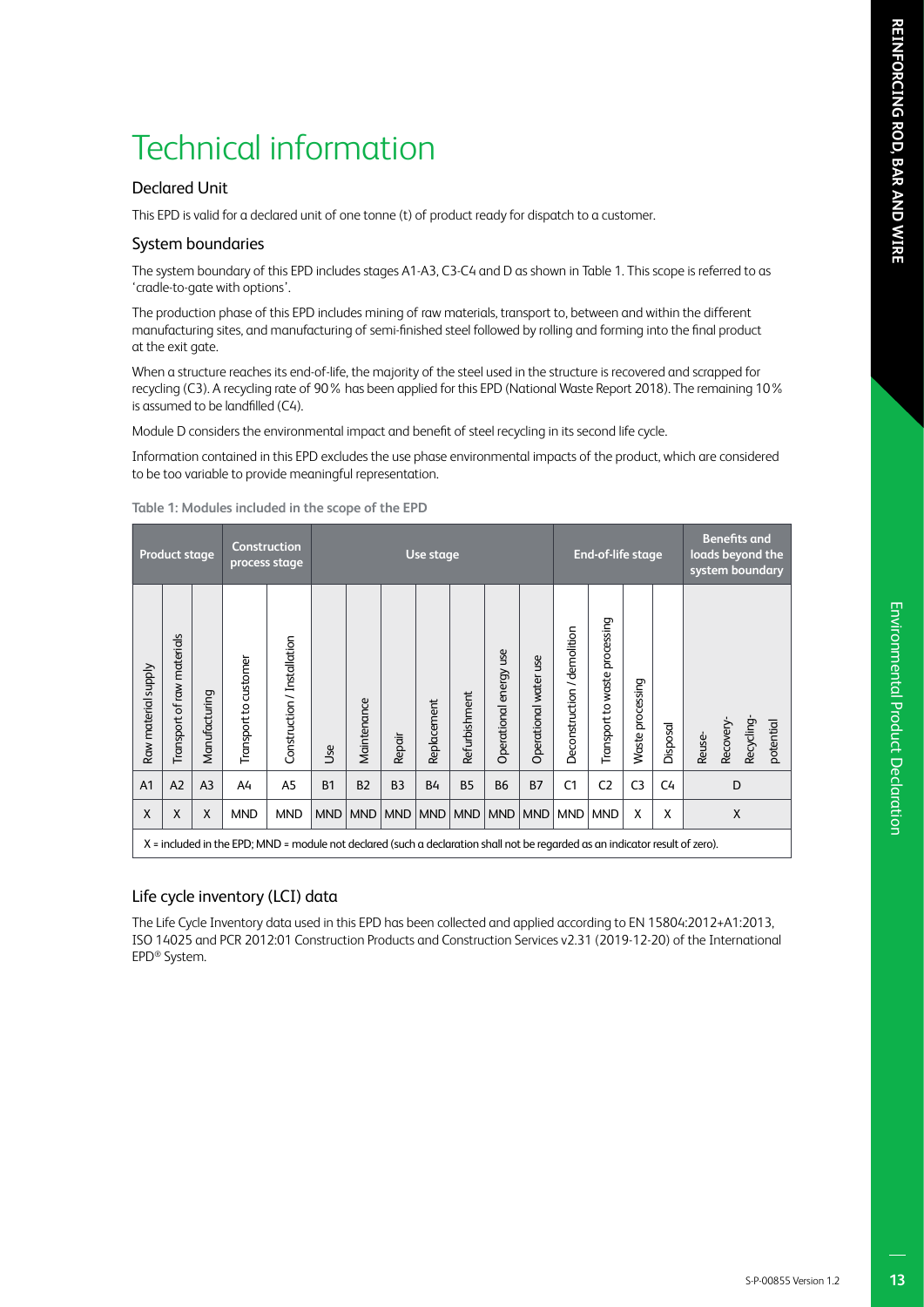

# Key assumptions

### Data for core processes:

Primary (specific) data was collected for all inputs and outputs from InfraBuild sites in the production stage (A1– A3). Direct emissions measured based on the Australian National Pollutant Inventory (NPI) scheme were provided by InfraBuild for all steel manufacturing sites. Specific information on waste water composition and discharges were provided by InfraBuild for processes likely to contaminate the water and therefore require treatment.

The original version of this EPD (2016) was based on an annual average for the time period July 2013 to June 2014. This EPD is based on an annual average for the time period July 2018 to June 2019, for all hotspots covering all inputs with a combined contribution of more than 95% of all main EN15804 impact categories.

### Data for upstream and downstream processes:

Secondary (generic) data was used for all raw materials, energy and transport processes, as allowed under the PCR (IEPDS 2019). All data is from the GaBi Life Cycle Inventory Database 2020 and is typically representative of the years 2016 to 2019, depending on the dataset (Sphera 2020). Australian data was used where possible. Where regional data was unavailable, average data or data from other regions was used.

### Data for credit and burden:

Our own processes for production of virgin steel and recycled steel have been used to calculate the credit or burden for the net recycling of scrap in Module D. This differs from the approach taken in 2014, which used global average data provided by worldsteel.

### Electricity mixes:

Electricity consumption was modelled using state-specific grid mixes. The background data for the electricity sources (such as coal, wind power, etc.) is based on background data from the GaBi Life Cycle Inventory Database 2020 (Sphera 2020). Electricity consumption accounts for a significant proportion of total energy sources for the EAF processes. The SA grid mix (Whyalla) is 42% natural gas, 33% wind, and 24% imported from VIC, with a carbon intensity of 792 g CO<sub>2</sub>e/kWh. The NSW grid mix (Sydney

EAF) is predominantly hard coal (77%) with, 3.3% natural gas, 4.1% hydro, 2.5% wind, 6.5% imported from VIC, and 5.6% imported from QLD, and has a carbon intensity of 1,020 g CO<sub>2</sub>e/kWh. The VIC grid mix (Laverton EAF) is predominantly lignite (80%) with 6.3% wind, 6.3% hydro, 3.2% natural gas, 2.4% imported from TAS, and 1.1% import from NSW, and has a carbon intensity of 1,320 g  $CO<sub>2</sub>e/kWh$ .

### Recycling:

When a structure reaches its end-of-life, the majority of the steel used in the structure is recovered. The recycling rate was based on a report on the waste industry prepared for the Australian Government, which indicates an average recycling rate of 90% for metals in Australia. (National Waste Report 2018). The remaining 10% is assumed to be lost to landfill (C4).

### Allocation:

Where required, co-product allocation using the most relevant physical quantity (mass, volume or energy) was applied for core processes. Economic allocation was applied, using annual average prices for the time period July 2018 to June 2019, where the differences in the price of the co-products was large (>25%), including lead waste, zinc dross, and mill scale.

Secondary material inputs (e.g. steel scrap and tyres) reach end-of-waste state at the entry gate to a recycling facility. The recycling process is included within the system boundary, but the inputs are treated as burden free.

No allocation is applied to EAF and BOS slag produced by the steel works, which are managed on site to reach endof-waste state and either used in site construction works or given away at no cost to a third party.. Allocation rules for secondary data (upstream/downstream processes) are documented on the GaBi website

(Sphera 2020). Recycling allocation follows the polluter pays principle in line with EN 15804 and the PCR.

### Cut off criteria:

Environmental impacts relating to personnel, infrastructure, and production equipment not directly consumed in the process are excluded from the system boundary as per the PCR (IEPDS 2019). The only inputs knowingly excluded from the inventory are packaging materials for minor inputs such as alloys, greases, etc., which are used in very small quantities.

Environmental Product Declaration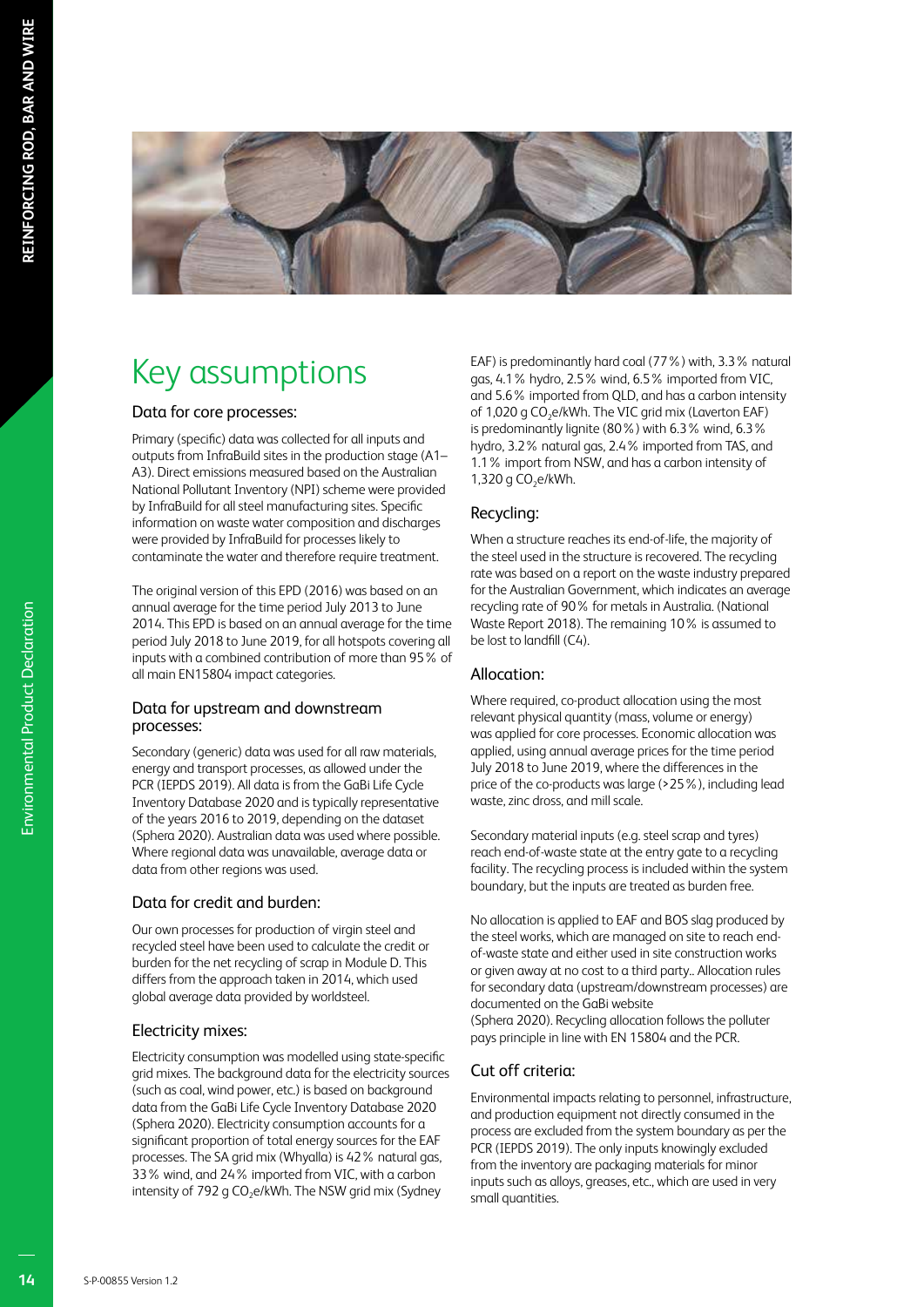# Environmental impact indicators

EN 15804 and PCR 2012:01 v2.31 require the environmental indicators below, calculated based on CML characterisation factors (as updated in 2012).

| <b>Impact category</b><br>[Abbreviation]               | <b>Unit</b>                                 | <b>Description</b>                                                                                                                                                                                                                                         |
|--------------------------------------------------------|---------------------------------------------|------------------------------------------------------------------------------------------------------------------------------------------------------------------------------------------------------------------------------------------------------------|
| Global warming<br>(climate change) potential<br>[GWP]  | kg CO <sub>2</sub> equivalent               | Potential of greenhouse gases – such as carbon dioxide – to increase<br>absorption of heat reaching Earth's atmosphere, intensifying the<br>natural greenhouse effect.                                                                                     |
| Stratospheric ozone<br>depletion potential<br>[ODP]    | kg CFC 11 equivalent                        | Potential of emissions that contribute to the reduction of the<br>stratospheric ozone layer.                                                                                                                                                               |
| Acidification potential<br>of land and water [AP]      | kg SO <sub>2</sub> equivalent               | Potential of emissions to cause acidifying effects in the environment,<br>typically due to acid rain. Potential downstream effects include fish<br>mortality, forest decline and the deterioration of building materials.                                  |
| Eutrophication<br>potential [EP]                       | kg $POL3$ equivalent                        | Potential of emissions – such as nitrogen and phosphorus – to<br>increase nutrient levels in both aquatic and terrestrial ecosystems,<br>which can cause undesirable shifts in species composition and<br>elevated biomass production (e.g. algal blooms). |
| Photochemical ozone<br>creation potential [POCP]       | kg C <sub>2</sub> H <sub>, equivalent</sub> | Potential of emissions to contribute to air pollution (ground-level<br>smog - mainly ozone), which can be harmful to human and ecosys-<br>tem health and can also damage crops.                                                                            |
| Depletion of abiotic<br>resources (elements)<br>[ADPE] | kg Sb equivalent                            | Decrease of the availability of non-renewable material resources.                                                                                                                                                                                          |
| Depletion of abiotic<br>resources (fossil) [ADPF]      | MJ net calorific value                      | Decrease of the availability of non-renewable fossil fuel resources.                                                                                                                                                                                       |

**Table 2: Environmental indicators based on CML characterisation factors**

The following impact categories have been added to comply with the 'Additional Life Cycle Impact Reporting' requirement listed in the 'Green Star – Design and As Built' (2014) rating tool from the Green Building Council of Australia.

**Table 3: Impact categories added to comply with the 'Additional Life Cycle Impact Reporting' requirement**

| <b>Impact category</b><br>[Abbreviation] | <b>Unit</b>             | <b>Description</b>                                                                                               | Methodology                                           |
|------------------------------------------|-------------------------|------------------------------------------------------------------------------------------------------------------|-------------------------------------------------------|
| Human toxicity, cancer<br>[HTPc]         | <b>CTU<sub>h</sub></b>  | Toxic effects of chemical<br>emissions on human health<br>due to cancer effects.                                 | USEtox (Rosenbaum et al. (2008))                      |
| Human toxicity, non-<br>cancer [HTPnc]   | <b>CTU<sub>h</sub></b>  | Toxic effects of chemical<br>emissions on human health<br>due to non-cancer effects.                             | USEtox (Rosenbaum et al. (2008))                      |
| Land use [LU]                            | kg C deficit            | Degradation of soil quality and<br>fertility using Soil Organic Carbon as<br>a proxy for Soil Organic Matter.    | SOM model (Milà i Canals,<br>Romanyà, & Cowell, 2006) |
| Resource depletion - water<br>[RDW]      | $m3 H2O$ equivalent     | Consumption of fresh water<br>related to local and global<br>water scarcity.                                     | Water Stress Indicator*<br>(Ridoutt & Pfister (2012)) |
| Ionising radiation [IR]                  | kBq U-235<br>equivalent | Radioactive substances released<br>to the environment that can be<br>damaging to human health and<br>ecosystems. | Human health impacts<br>(Frischknecht et al. (2000))  |
| Particulate matter [PM]                  | kg PM2.5 equivalent     | Contribution to air pollution which<br>can have respiratory effects.                                             | Riskpoll (Rabi and Spadaro (2004))                    |

*\*Using catchment specific characterisation factors from ALCAS http://auslci.com.au/Documents/WaterCatchmentswithnames.png.*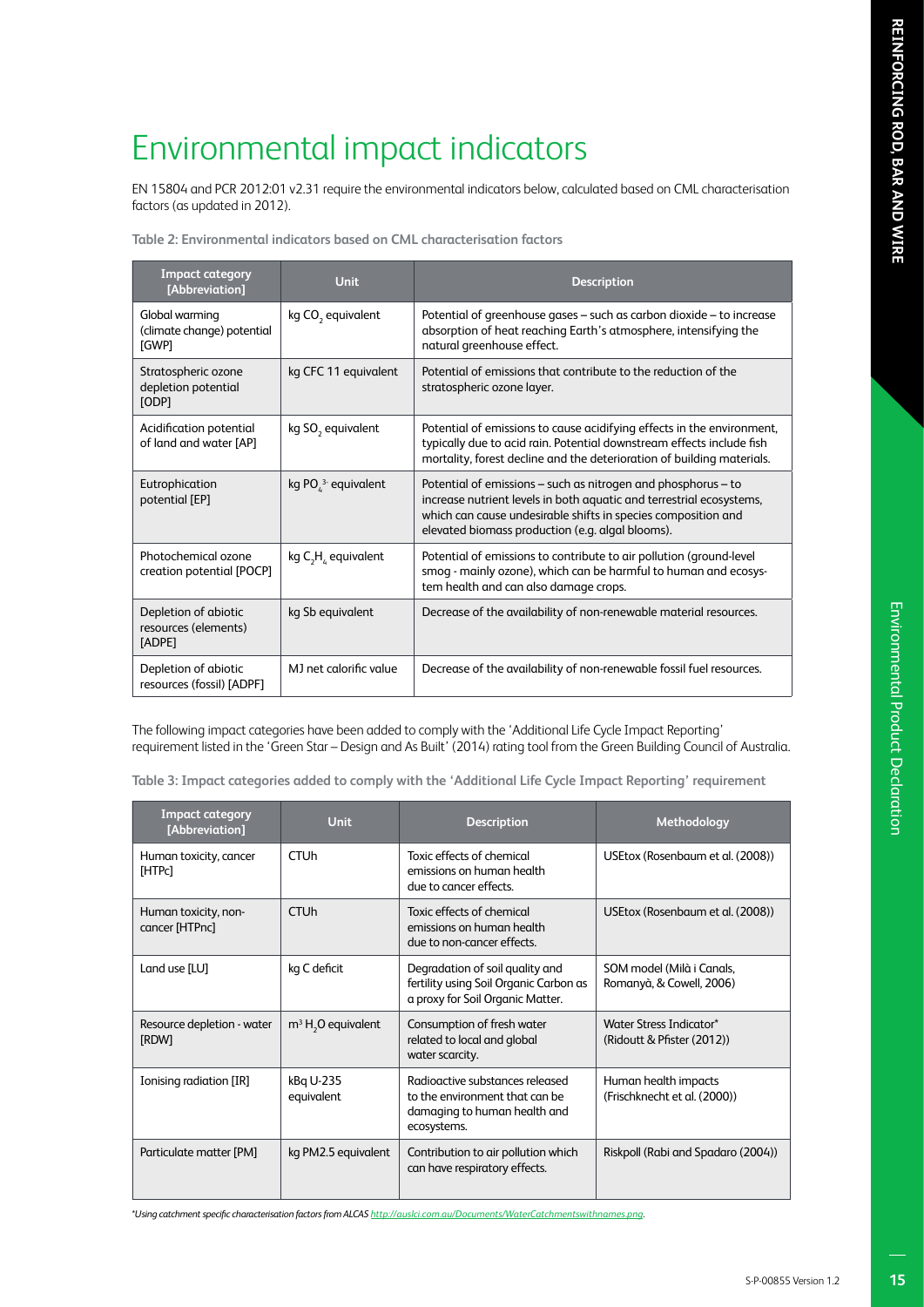# Reinforcing Bar

### Product description

Reinforcing bar is a hot rolled deformed bar of normal ductility grade 500 steel that meets AS/NZS 4671 *Steel reinforcing materials*. It is produced in both straight lengths and coils in sizes from 10mm to 40mm diameter. The required strength is achieved through either quenching and self-tempering, the addition of alloying elements, or mechanical stressing (continuous stretching).

| Product         | Size range (mm)         | <b>Section</b> |
|-----------------|-------------------------|----------------|
| Reinforcing Bar | 10 mm to 50 mm diameter |                |

### Changes in results from previous EPD

GWP and ADPF have increased slightly due to an increased proportion of production from Whyalla BOS. AP and EP have both decreased significantly due to improvements in EAF efficiency. POCP impacts have increased significantly due to increases in carbon monoxide, nitrogen oxides and sulphur dioxide emissions at Whyalla BOS. ADPE impacts have increased significantly due to increases in alloy quantities used at Whyalla BOS, partly due to changes in steel chemistry and partly due to improved data collection. ODP has decreased by three orders of magnitude, due to updates in the background data sets reflecting the phase out of ozone depleting substances.

## Results of assessment

### Environmental impact indicators

The following indicators describe potential environmental impacts for each product per declared unit.

**Table 4: Potential environmental impacts, 1 tonne of reinforcing bar**

| <b>Indicator</b>                              | Production<br>$A1 - A3$ | <b>Waste processing</b><br>C <sub>3</sub> | <b>Disposal</b><br>C <sub>4</sub> | <b>Recycling potential</b><br>D |
|-----------------------------------------------|-------------------------|-------------------------------------------|-----------------------------------|---------------------------------|
| GWP [kg CO <sub>2</sub> -eq.]                 | 1.58E+03                | $2.60E + 00$                              | $4.51E + 00$                      | $-6.40E + 01$                   |
| ODP [kg CFC11-eg.]                            | 1.69E-12                | 1.51E-14                                  | 1.46E-14                          | $-1.49E-14$                     |
| AP [kg SO <sub>2</sub> -eq.]                  | $4.73E + 00$            | 1.72E-02                                  | 1.27E-02                          | $-5.73E - 02$                   |
| EP [kg PO $^3$ -eq.]                          | 5.08E-01                | $4.22E-03$                                | 1.35E-03                          | $-1.01E - 02$                   |
| POCP* [kg C <sub>2</sub> H <sub>4</sub> -eq.] | 9.24E-01                | 1.89E-03                                  | 1.18E-03                          | -7.59E-02                       |
| ADPE [kg Sb-eg.]                              | 4.22E-04                | 2.93E-06                                  | 3.39E-07                          | $-2.80E - 0.5$                  |
| ADPF [MJ]                                     | 1.75E+04                | $4.92E + 01$                              | $6.85E + 01$                      | $-6.55E+02$                     |

*The results from the impact assessment are only relative statements which give no information about the endpoint of the impact categories, exceeding of threshold values, safety margins or risk.*

*\*POCP values are slightly reduced due to nitrogen monoxide (NO) having a negative characterisation factor in the CML-IA methodology (Guinée et. al., 2002) implemented within EN 15804:2012+A1:2013. It should not be interpreted as NO reducing summer smog. This dampening effect present because the GaBi Databases used in this project (Sphera, 2020) split NOx emissions into NO and NO2 for both mobile and stationary fuel combustion. POCP would be slightly higher if these emissions were instead grouped together as NOx. Extra care should be taken when comparing POCP values between EPDs.*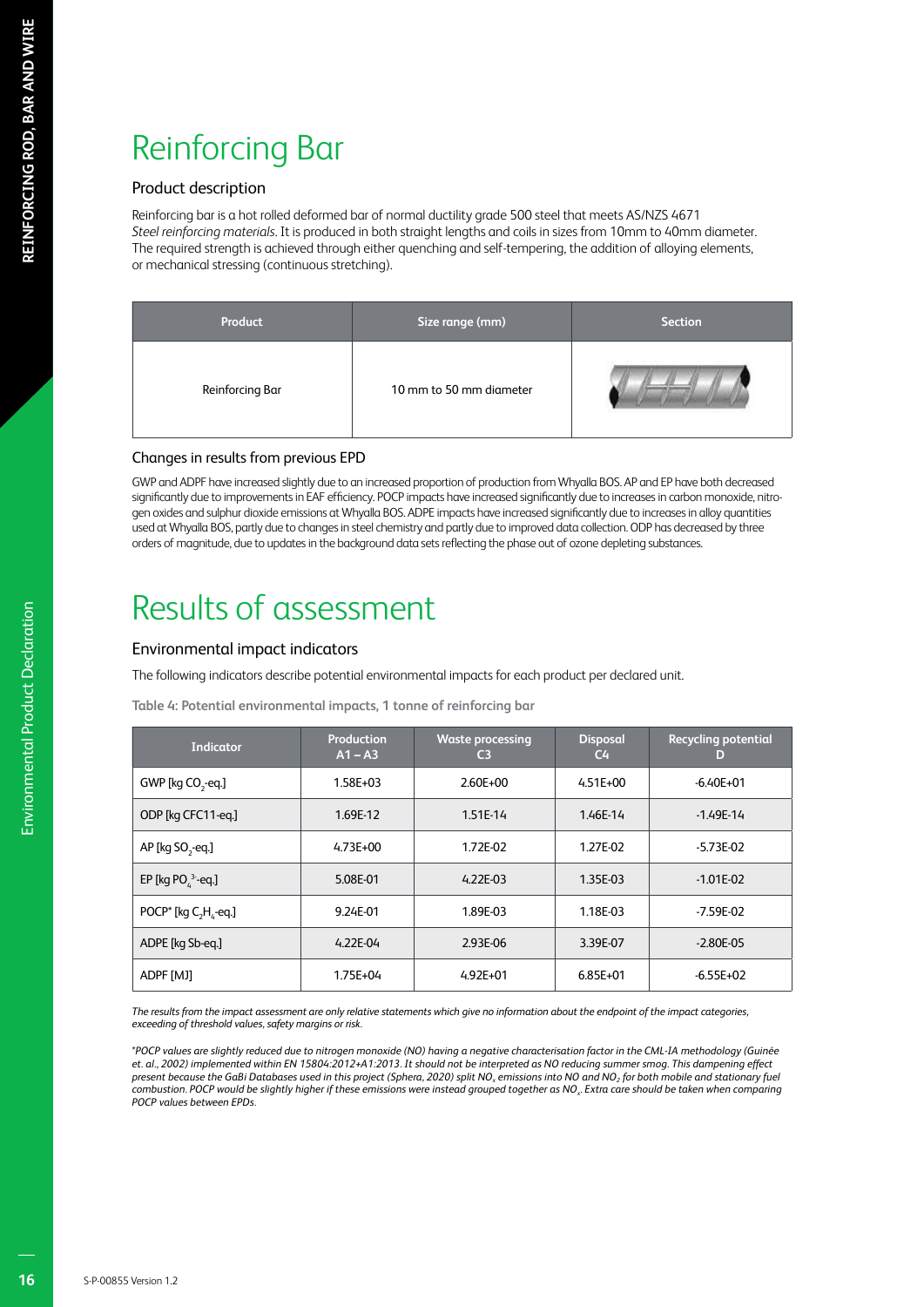### Resource indicators

The following indicators describe the use of renewable and non-renewable material resources, renewable and non-renewable primary energy and water.

|  |  |  |  |  |  |  | Table 5: Resource use, 1 tonne of reinforcing bar |  |
|--|--|--|--|--|--|--|---------------------------------------------------|--|
|--|--|--|--|--|--|--|---------------------------------------------------|--|

| <b>Indicator</b>      | <b>Production</b><br>$A1 - A3$ | <b>Waste processing</b><br>C <sub>3</sub> | <b>Disposal</b><br>$C_{\rm 4}$ | <b>Recycling potential</b><br>D |
|-----------------------|--------------------------------|-------------------------------------------|--------------------------------|---------------------------------|
| PERE [MJ]             | $9.46E + 02$                   | $4.22E + 00$                              | $4.94E + 00$                   | $-2.15E+01$                     |
| PERM [MJ]             | $0.00E + 00$                   | $0.00E + 00$                              | $0.00E + 00$                   | $0.00E + 00$                    |
| PERT [MJ]             | 9.46E+02                       | $4.22E + 00$                              | $4.94E + 00$                   | $-2.15E+01$                     |
| PENRE [MJ]            | $1.76E + 04$                   | $5.02E + 01$                              | 7.06E+01                       | $-6.58E+02$                     |
| PENRM [MJ]            | $0.00E + 00$                   | $0.00E + 00$                              | $0.00E + 00$                   | $0.00E + 00$                    |
| PENRT [MJ]            | 1.76E+04                       | $5.02E + 01$                              | 7.06E+01                       | $-6.58E+02$                     |
| SM [kq]               | $9.40E + 02$                   | $0.00E + 00$                              | $0.00E + 00$                   | <b>INA</b>                      |
| RSF [MJ]              | $0.00E + 00$                   | $0.00E + 00$                              | $0.00E + 00$                   | $0.00E + 00$                    |
| NRSF [MJ]             | $6.25E + 01$                   | $0.00E + 00$                              | $0.00E + 00$                   | $2.26E + 00$                    |
| $FW \,[\mathrm{m}^3]$ | $6.61E + 00$                   | 1.31E-02                                  | 9.43E-04                       | $-7.40E-02$                     |

### Wastes and other outputs

**Table 6: Waste categories, 1 tonne of reinforcing bar**

| <b>Indicator</b> | Production<br>$A1 - A3$ | <b>Waste processing</b><br>C <sub>3</sub> | <b>Disposal</b><br>C <sub>4</sub> | <b>Recycling potential</b><br>D |
|------------------|-------------------------|-------------------------------------------|-----------------------------------|---------------------------------|
| HWD [kq]         | 4.35E-06                | 1.06E-06                                  | 3.20E-07                          | $-1.33E-07$                     |
| NHWD [kq]        | $3.58E + 02$            | 1.51E-02                                  | $1.00E + 02$                      | $-9.41E+00$                     |
| RWD [kq]         | 3.28E-02                | 4.03E-04                                  | 8.36E-04                          | $-1.05E-03$                     |
| CRU [kq]         | $0.00E + 00$            | $0.00E + 00$                              | $0.00E + 00$                      | $0.00E + 00$                    |
| MFR [kq]         | 9.99E+01                | $9.00E + 02$                              | $0.00E + 00$                      | <b>INA</b>                      |
| MER [kq]         | 2.87E-01                | $0.00E + 00$                              | $0.00E + 00$                      | $-1.47E-02$                     |
| EEE [MJ]         | $0.00E + 00$            | $0.00E + 00$                              | $0.00E + 00$                      | $0.00E + 00$                    |
| EET [MJ]         | $0.00E + 00$            | $0.00E + 00$                              | $0.00E + 00$                      | $0.00E + 00$                    |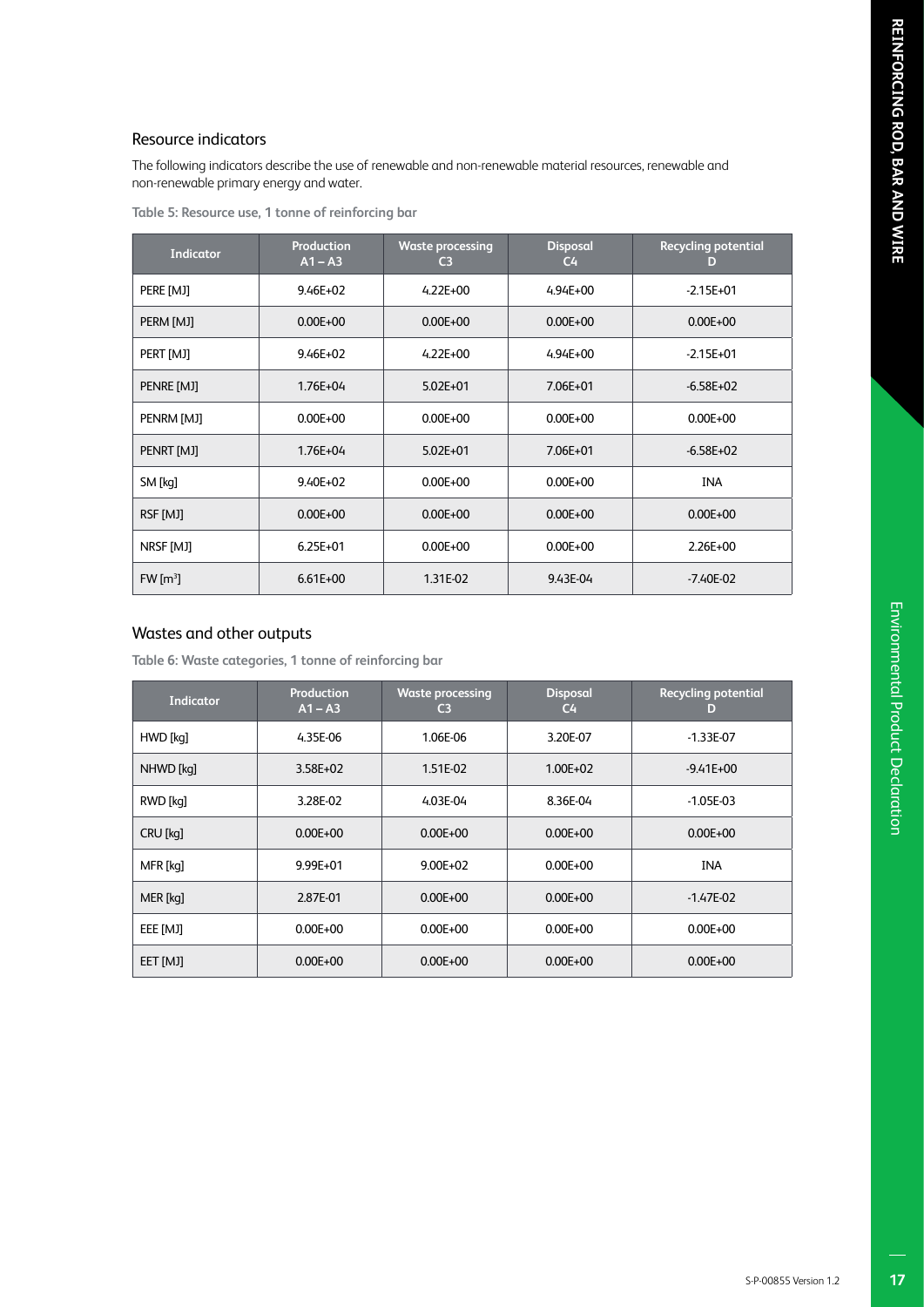### Green Star

**Table 7: Additional impact categories, 1 tonne of reinforcing bar**

| <b>Indicator</b>              | Production<br>$A1 - A3$ | <b>Waste processing</b><br>C <sub>3</sub> | <b>Disposal</b><br>$C_{\mathbf{4}}$ | <b>Recycling potential</b><br>D |
|-------------------------------|-------------------------|-------------------------------------------|-------------------------------------|---------------------------------|
| HTPc [CTUh]                   | 4.64E-08                | 1.23E-10                                  | 2.11E-10                            | $-1.48E-09$                     |
| HTPnc [CTUh]                  | 8.05E-09                | 5.72E-12                                  | 5.71E-12                            | 1.50E-10                        |
| LU [kg C deficit]             | $1.90E + 02$            | 8.86E-01                                  | 4.70E-01                            | $1.09E + 00$                    |
| RDW $[m^3 H, O \text{-} eq.]$ | $3.28E + 00$            | 6.44E-03                                  | 6.27E-04                            | $-4.87E - 02$                   |
| IR [kBq U235-eq.]             | 3.38E+00                | 3.64E-02                                  | 1.19E-01                            | $-1.46E - 01$                   |
| PM [kg PM2.5-eg.]             | 6.86E-01                | 2.46E-03                                  | 9.02E-04                            | $-3.79E - 02$                   |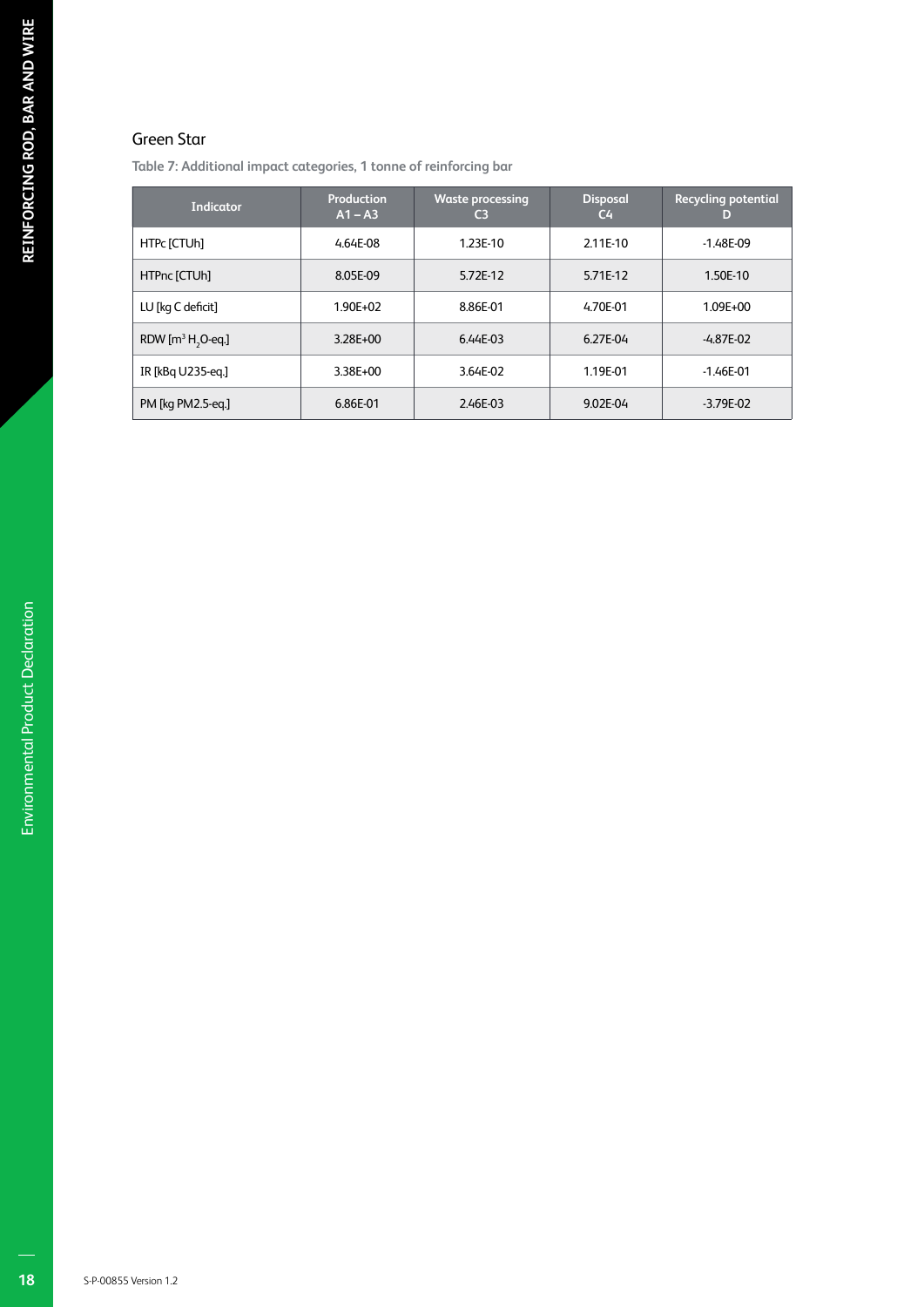# Reinforcing Rod and Wire

### Product description

Steel rod is produced principally for the manufacture of reinforcing mesh. It is produced in coil in sizes from 5.5mm to 13.5mm diameter. It is manufactured to established internal standards so the final mesh product can conform to the relevant Australian Standard AS/NZS 4671.

Low ductility steel wire is used in reinforcing assemblies and is produced by cold rolling (ribbed wire) or cold drawing (round wire) in diameters from 4mm to 12mm.

| Product          | Size range (mm)          | <b>Section</b> |
|------------------|--------------------------|----------------|
| Reinforcing Rod  | 5.5mm to 13.5mm diameter |                |
| Reinforcing Wire | 4mm to 12mm diameter     |                |

### Changes in results from previous EPD

GWP, ADPF, AP, EP and ADPE have decreased significantly due to an increased proportion of production from EAF and EAF efficiency improvements. POCP impacts have increased slightly due to increases in carbon monoxide, nitrogen oxides and sulphur dioxide emissions at Whyalla BOS. ODP has decreased by three orders of magnitude, due to updates in the background data sets reflecting the phase out of ozone depleting substances.

# Results of assessment

### Environmental impact indicators

The following indicators describe potential environmental impacts for each product per declared unit.

**Table 8: Potential environmental impacts, 1 tonne of reinforcing rod and wire**

| <b>Indicator</b>                  | Production<br>$A1 - A3$ | <b>Waste processing</b><br>C <sub>3</sub> | <b>Disposal</b><br>C <sub>4</sub> | <b>Recycling potential</b><br>D |
|-----------------------------------|-------------------------|-------------------------------------------|-----------------------------------|---------------------------------|
| GWP [kg CO <sub>2</sub> -eq.]     | 1.98E+03                | $2.60E + 00$                              | $4.51E + 00$                      | $-5.53E+02$                     |
| ODP [kg CFC11-eg.]                | 1.79E-12                | 1.51E-14                                  | 1.46E-14                          | $-1.29E-13$                     |
| AP [kg SO <sub>2</sub> -eq.]      | 5.40E+00                | 1.72E-02                                  | 1.27E-02                          | -4.95E-01                       |
| EP [kg PO $^3$ -eq.]              | 6.04E-01                | $4.22E-03$                                | 1.35E-03                          | $-8.73E - 02$                   |
| POCP <sup>*</sup> [kg C, H, -eq.] | 1.48E+00                | 1.89E-03                                  | 1.18E-03                          | $-6.57E-01$                     |
| ADPE [kg Sb-eg.]                  | 6.21E-04                | 2.93E-06                                  | 3.39E-07                          | $-2.43E - 04$                   |
| ADPF [MJ]                         | $2.18E + 04$            | $4.92E + 01$                              | 6.85E+01                          | $-5.67E + 03$                   |

*The results from the impact assessment are only relative statements which give no information about the endpoint of the impact categories, exceeding of threshold values, safety margins or risk.*

*\*POCP values are slightly reduced due to nitrogen monoxide (NO) having a negative characterisation factor in the CML-IA methodology (Guinée et. al., 2002) implemented within EN 15804:2012+A1:2013. It should not be interpreted as NO reducing summer smog. This dampening effect present because the GaBi Databases used in this project (Sphera, 2020) split NOx emissions into NO and NO2 for both mobile and stationary fuel combustion. POCP would be slightly higher if these emissions were instead grouped together as NOx. Extra care should be taken when comparing POCP values between EPDs.*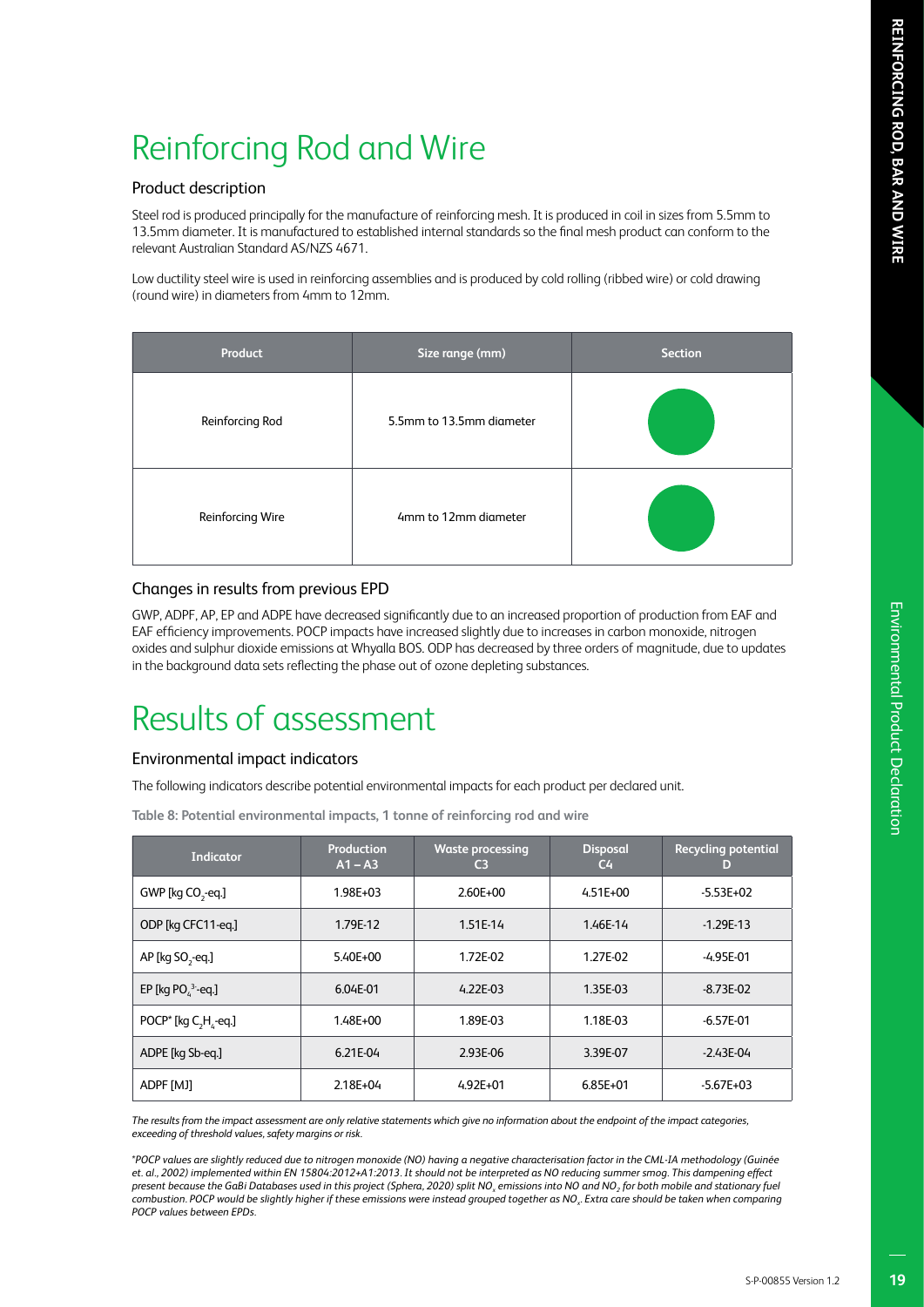### Resource indicators

The following indicators describe the use of renewable and non-renewable material resources, renewable and non-renewable primary energy and water.

**Table 9: Resource use, 1 tonne of reinforcing rod and wire**

| <b>Indicator</b>      | <b>Production</b><br>$A1 - A3$ | <b>Waste processing</b><br>C <sub>3</sub> | <b>Disposal</b><br>$C_{\mathbf{4}}$ | <b>Recycling potential</b><br>D |
|-----------------------|--------------------------------|-------------------------------------------|-------------------------------------|---------------------------------|
| PERE [MJ]             | $1.12E + 03$                   | $4.22E + 00$                              | $4.94E + 00$                        | $-1.86E + 02$                   |
| PERM [MJ]             | $0.00E + 00$                   | $0.00E + 00$                              | $0.00E + 00$                        | $0.00E + 00$                    |
| PERT [MJ]             | $1.12E + 03$                   | $4.22E + 00$                              | $4.94E + 00$                        | $-1.86E + 02$                   |
| PENRE [MJ]            | $2.19E + 04$                   | $5.02E + 01$                              | 7.06E+01                            | $-5.69E+03$                     |
| PENRM [MJ]            | $0.00E + 00$                   | $0.00E + 00$                              | $0.00E + 00$                        | $0.00E + 00$                    |
| PENRT [MJ]            | $2.19E + 04$                   | $5.02E + 01$                              | 7.06E+01                            | $-5.69E + 03$                   |
| SM [kq]               | $7.36E + 02$                   | $0.00E + 00$                              | $0.00E + 00$                        | <b>INA</b>                      |
| RSF [MJ]              | $0.00E + 00$                   | $0.00E + 00$                              | $0.00E + 00$                        | $0.00E + 00$                    |
| NRSF [MJ]             | $4.70E + 01$                   | $0.00E + 00$                              | $0.00E + 00$                        | 1.96E+01                        |
| $FW \,[\mathrm{m}^3]$ | 7.27E+00                       | 1.31E-02                                  | 9.43E-04                            | $-6.40E - 01$                   |

### Wastes and other outputs

**Table 10: Waste categories, 1 tonne of reinforcing rod and wire**

| <b>Indicator</b> | <b>Production</b><br>$A1 - A3$ | <b>Waste processing</b><br>C3 | <b>Disposal</b><br>C <sub>4</sub> | <b>Recycling potential</b><br>D |
|------------------|--------------------------------|-------------------------------|-----------------------------------|---------------------------------|
| HWD [kq]         | 5.29E-06                       | 1.06E-06                      | 3.20E-07                          | $-1.15E-06$                     |
| NHWD [kq]        | $4.48E + 02$                   | 1.51E-02                      | $1.00E + 02$                      | $-8.14E+01$                     |
| RWD [kq]         | 4.01E-02                       | 4.03E-04                      | 8.36E-04                          | $-9.10E - 03$                   |
| CRU [kq]         | $0.00E + 00$                   | $0.00E + 00$                  | $0.00E + 00$                      | $0.00E + 00$                    |
| MFR [kq]         | 7.20E+01                       | $9.00E + 02$                  | $0.00E + 00$                      | <b>INA</b>                      |
| MER [kq]         | 5.12E-01                       | $0.00E + 00$                  | $0.00E + 00$                      | $-1.27E - 01$                   |
| EEE [MJ]         | $0.00E + 00$                   | $0.00E + 00$                  | $0.00E + 00$                      | $0.00E + 00$                    |
| EET [MJ]         | $0.00E + 00$                   | $0.00E + 00$                  | $0.00E + 00$                      | $0.00E + 00$                    |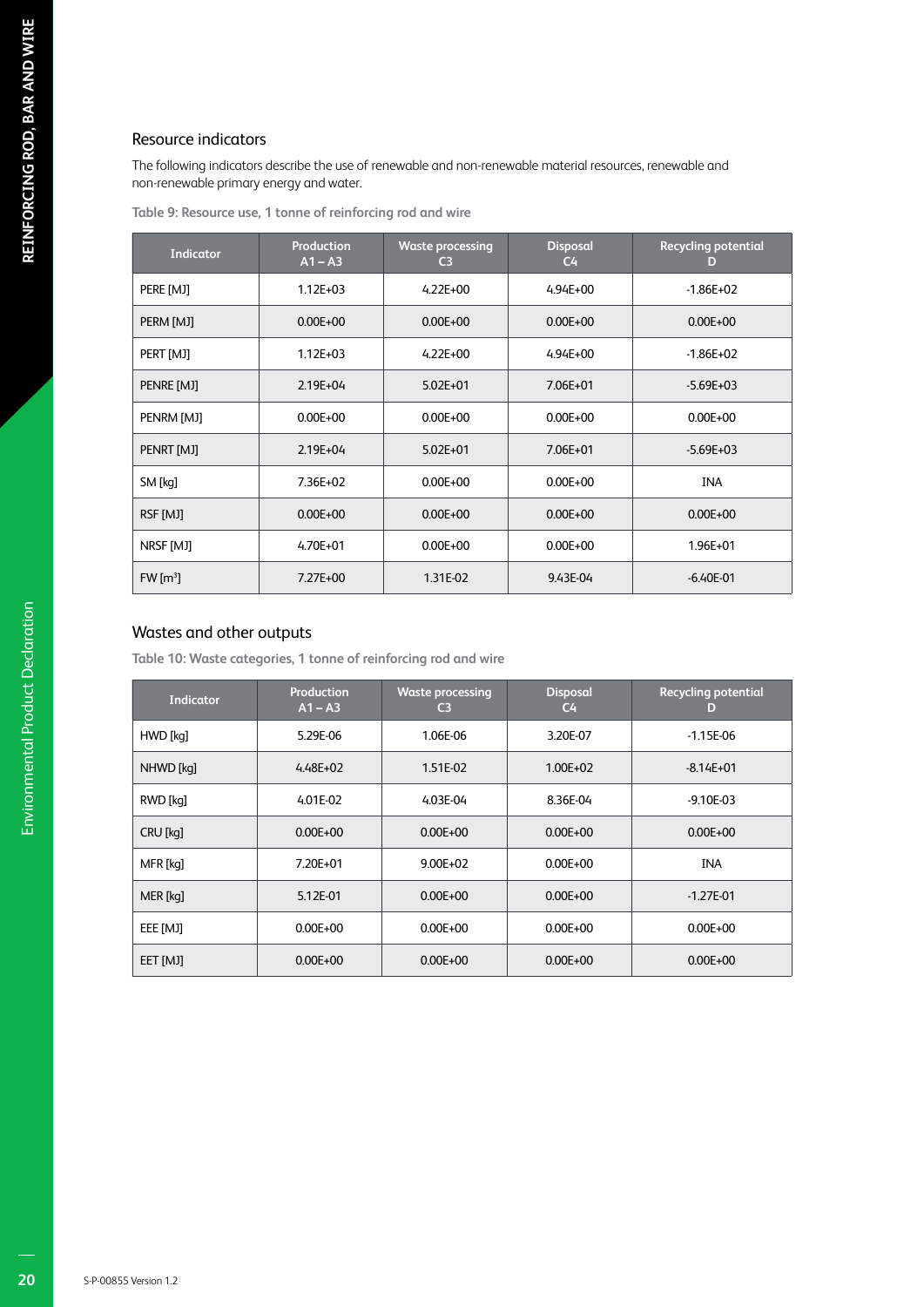### Green Star

**Table 11: Additional impact categories, 1 tonne of reinforcing rod and wire**

| Indicator                     | Production<br>$A1 - A3$ | <b>Waste processing</b><br>C3 | <b>Disposal</b><br>C4 | <b>Recycling potential</b><br>D |
|-------------------------------|-------------------------|-------------------------------|-----------------------|---------------------------------|
| HTPc [CTUh]                   | 5.67E-08                | 1.23E-10                      | 2.11E-10              | $-1.28E - 08$                   |
| HTPnc [CTUh]                  | 6.81E-09                | 5.72E-12                      | 5.71E-12              | 1.30E-09                        |
| LU [kg C deficit]             | $2.30E + 02$            | 8.86E-01                      | 4.70E-01              | $9.42E + 00$                    |
| RDW $[m^3 H, O \text{-} eq.]$ | 3.32E+00                | 6.44E-03                      | 6.27E-04              | $-4.21E - 01$                   |
| IR [kBq U235-eq.]             | $4.43E + 00$            | 3.64E-02                      | 1.19E-01              | $-1.26E + 00$                   |
| PM [kg PM2.5-eg.]             | 9.87E-01                | 2.46E-03                      | 9.02E-04              | $-3.28E - 01$                   |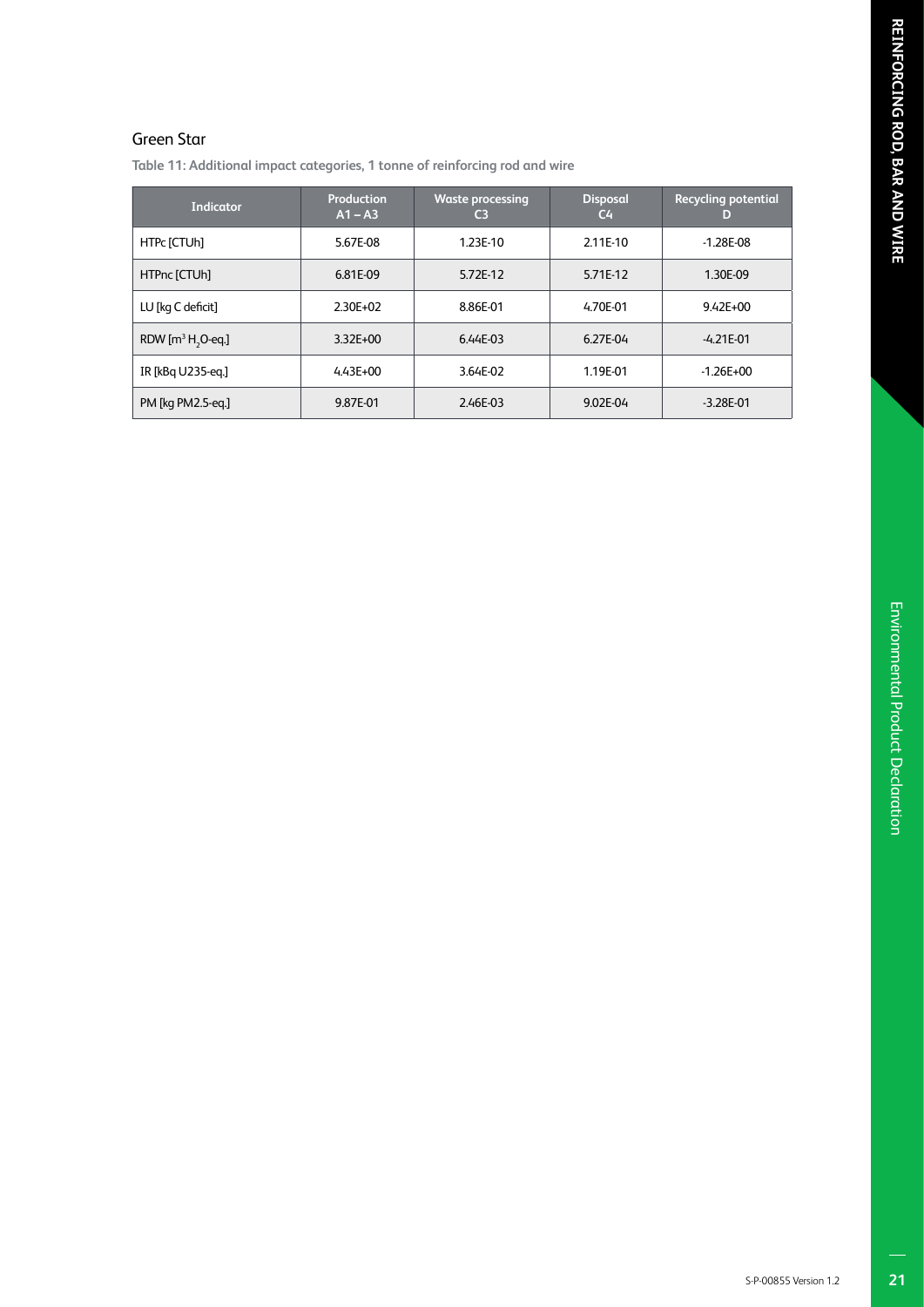# Acronyms

| ADPE         | Abiotic Depletion Potential For Non-Fossil Resources                                                                                  |
|--------------|---------------------------------------------------------------------------------------------------------------------------------------|
| ADPF         | Abiotic Depletion Potential For Fossil Resources                                                                                      |
| АP           | <b>Acidification Potential</b>                                                                                                        |
| AusLCI       | Australian Life Cycle Inventory Database                                                                                              |
| ΒF           | <b>Blast Furnace</b>                                                                                                                  |
| BOS          | <b>Basic Oxygen Steelmaking</b>                                                                                                       |
| CML          | Centre Of Environmental Science At Leiden                                                                                             |
| <b>CRU</b>   | Components For Reuse                                                                                                                  |
| CTUh         | Comparative Toxic Unit (human toxic potential)                                                                                        |
| EAF          | <b>Electric Arc Furnace</b>                                                                                                           |
| EEE          | <b>Exported Electrical Energy</b>                                                                                                     |
| EET          | <b>Exported Thermal Energy</b>                                                                                                        |
| ЕP           | <b>Eutrophication Potential</b>                                                                                                       |
| EPD          | <b>Environmental Product Declaration</b>                                                                                              |
| <b>FW</b>    | Net Use Of Fresh Water                                                                                                                |
| Gabi         | Ganzheitliche Bilanzierung (German For Holistic Balancing)                                                                            |
| GWP          | <b>Global Warming Potential</b>                                                                                                       |
| <b>HTPc</b>  | Human Toxicity Potential, Cancer Effects                                                                                              |
| <b>HTPnc</b> | Human Toxicity Potential, Non-Cancer Effects                                                                                          |
| HWD          | Hazardous Waste Disposed                                                                                                              |
| INA          | Indicator Not Assessed. A result marked with 'INA' indicates this is unable to be assessed<br>using the worldsteel data set for scrap |
| IR           | <b>Ionising Radiation</b>                                                                                                             |
| ISO          | <b>International Organization For Standardization</b>                                                                                 |
| LCA          | Life Cycle Assessment                                                                                                                 |
| LCI          | Life Cycle Inventory                                                                                                                  |
| LU           | Land Use                                                                                                                              |
| MCI          | Material Circularity Indicator                                                                                                        |
| MER          | Materials For Energy Recovery                                                                                                         |
| MFR          | <b>Materials For Recycling</b>                                                                                                        |
| NHWD         | Non-Hazardous Waste Disposed                                                                                                          |
| NPI          | National Pollutant Inventory                                                                                                          |
| NRSF         | Use Of Non-Renewable Secondary Fuels                                                                                                  |
| ODP          | Ozone Depletion Potential                                                                                                             |
| PERE         | Use Of Renewable Primary Energy Excluding Renewable Primary Energy Resources Used As<br><b>Raw Materials</b>                          |
| PERM         | Use Of Renewable Primary Energy Resources Used As Raw Materials                                                                       |
| PENRE        | Use Of Non-Renewable Primary Energy Excluding Non-Renewable Primary Energy<br>Resources Used As Raw Materials                         |
| PENRM        | Use Of Non-Renewable Primary Energy Resources Used As Raw Materials                                                                   |
| PENRT        | Total Use Of Non-Renewable Primary Energy Resources                                                                                   |
| PERT         | Total Use Of Renewable Primary Energy Resources                                                                                       |
| PM           | <b>Particulate Matter</b>                                                                                                             |
| POCP         | Photochemical Ozone Creation Potential                                                                                                |
| RDW          | Resource Depletion - Water                                                                                                            |
| RSF          | Use Of Renewable Secondary Fuels                                                                                                      |
| rwd          | Radioactive Waste Disposed                                                                                                            |
| SM           | Use Of Secondary Material                                                                                                             |
| UN CPC       | United Nations Central Product Classification                                                                                         |

**Environmental Product Declaration**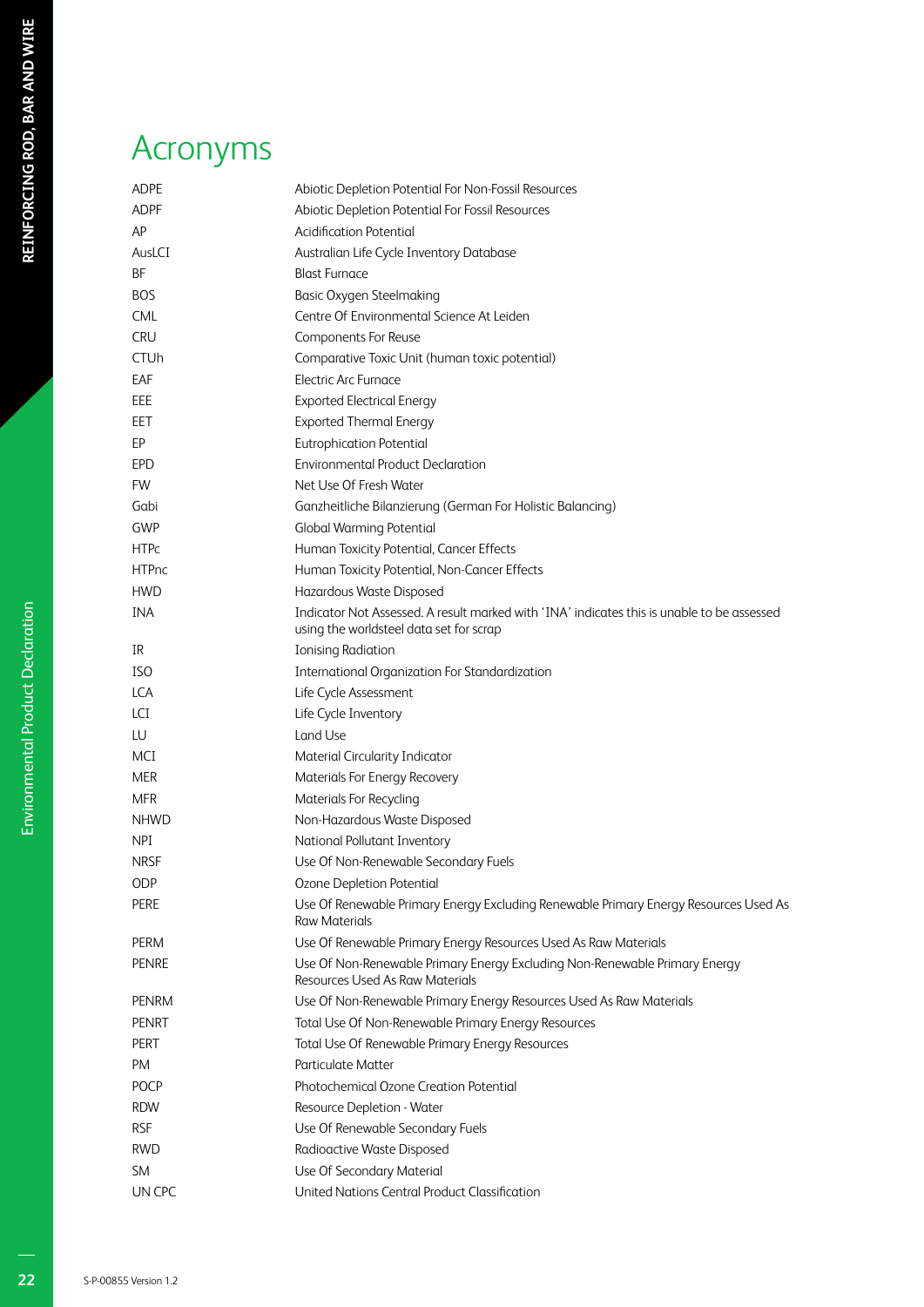# References

- CEN. (2012). EN 15804:2012+A1:2013; Sustainability of construction works Environmental product declarations Core rules for the product category of construction products. Brussels: European Committee for Standardization.
- Ellen McArthur Foundation. (2015) Circularity Indicators: An approach to measuring circularity. Available: https://www.ellenmacarthurfoundation.org/assets/downloads/insight/Circularity-Indicators\_Project-Overview\_May2015.pdf
- EPD Australasia (2018). Instructions of the Australasian EPD Programme V3.0, 2018-09-18. Retrieved from https:// epd-australasia.com/wp-content/uploads/2018/09/Australasian-Annex-to-GPI\_3.0-2018.pdf
- Frischknecht, R., Braunschweig, A., Hofstetter, P., & Suter, P. (2000). Human health damages due to ionising radiation in life cycle impact assessment. Environmental Impact Assessment Review (20), 159-189.
- Grant, T., Renouf, M. A., Sevenster, M., Ridoutt, B., Ximenes, F., Logie, J., . . . Lane, J. (2016). Best Practice Guide to Life Cycle Impact Assessment in Australia. Australian Life Cycle Assessment Society. Retrieved from www.alcas.asn.au
- Greco, S.L., Wilson, A.M., Spengler J.D., and Levy J.I. (2007). Spatial patterns of mobile source particulate matter emissions-to-exposure relationships across the United States. Atmospheric Environment (41), page 1011-1025.
- Green Building Council of Australia (2019). Green Star Design & As Built v1.3 Submission Guidelines. Retrieved from https://new.gbca.org.au/rate/rating-system/design-and-built/.
- Guinée, J. B., Gorrée, M., Heijungs, R., Huppes, G., Kleijn, R., de Koning, A., . . . Huijbregts, M. (2002). Handbook on life cycle assessment. Operational guide to the ISO standards. Dordrecht: Kluwer.
- IEPDS. (2019). PCR 2012:01, Construction products and Construction services, Version 2.31, 2019-12-20. The Internatinal EPD® System. Retrieved from http://www.environdec.com/en/PCR/Detail/?Pcr=8098.
- ISO (2006). ISO 14025:2006; Environmental labels and declarations Type III environmental declarations Principles and procedures. Geneva: International Organization for Standardization.
- Milà i Canals, L., Romanyà, J., & Cowell, S. J. (2006). Method for assessing impacts on life support functions (LSF) related to the use of 'fertile land' in Life Cycle Assessment (LCA). Journal of Cleaner Production, 15, 1426-1440.
- Pickin, J., Randell, P., Trinh, J., & Grant, B. (2018). National Waste Report 2018. Australia: Department of the Environment and Energy.
- Rabi, A. and Spadaro, J.V. (2004). The RiskPoll software, version is 1.051 (dated August 2004). www.arirabl.com.
- Ridoutt, B. G., & Pfister, S. (2012). A new water footprint calculation method integrating consumptive and degradative water use into a single stand-alone weighted indicator; in Int J Life Cycle Assess (Received: 29 February 2012; Accepted: 8 June 2012 ed.). pringer-Verlag.
- Rosenbaum, R. K., Bachmann, T. M., Swirsky Gold, L., Huijbregts, M., Jolliet, O., Juraske, R., . . . Hauschild, M. Z. (2008). USEtox—the UNEP-SETAC toxicity model: recommended characterisation factors for human toxicity and freshwater ecotoxicity in life cycle impact assessment. Int J Life Cycle Assess, 13(7), 532–546.
- Sphera (2020); GaBi Databases 2020. http://www.gabi-software.com/support/gabi/gabi-database-2020-lcidocumentation/.
- Standards Australia (2007). AS 1442:2007, Carbon steels and carbon-manganese steels Hot rolled bars and semifinished products. SAI Global.
- Standards Australia (2019). AS/NZS 4671, Steel for the reinforcement of concrete. SAI Global.
- thinkstep-anz (2020); InfraBuild EPD Background Report v1.0. 24/08/2020.